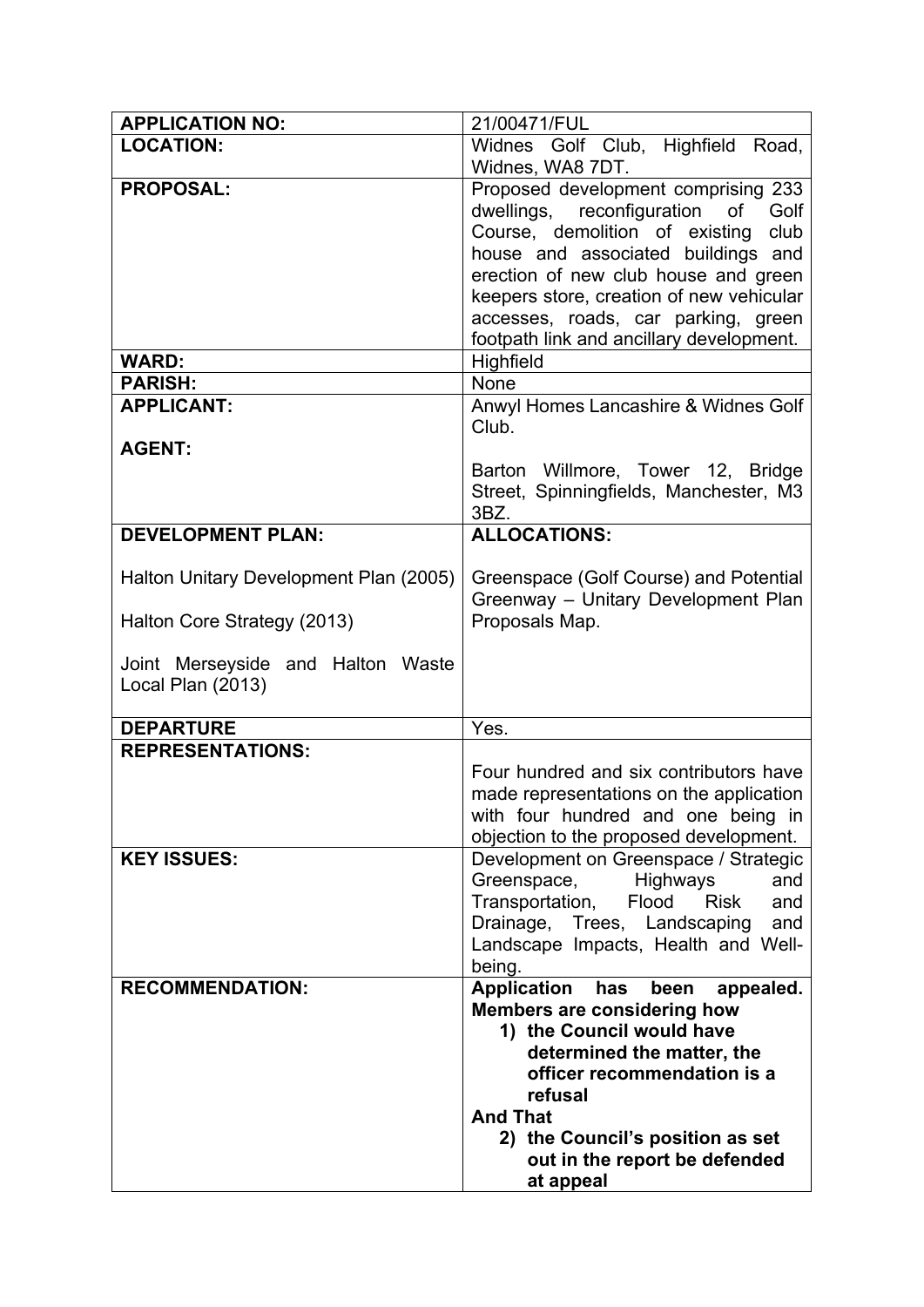### **SITE MAP**



#### **THIS REPORT IS BEING PRESENTED TO COMMITTEE AS THE APPLICANT HAS APPEALED THIS SECOND APPLICATION TO THE PLANNING INSPECTORATE RATHER THAN AWAIT A COUNCIL DECISION.**

## **1. APPLICATION SITE**

#### 1.1The Site

The site subject of the application is Widnes Golf Course, located on Highfield Road in Widnes. The site is 25.04ha in area. Vehicular and pedestrian access to the site is from Highfield Road. The associated clubhouse buildings are located adjacent to the site entrance from Highfield Road.

The site is bounded by Liverpool Road and residential development to the south, by residential development to the west, by a railway line to the north and a secondary school and residential development to the east.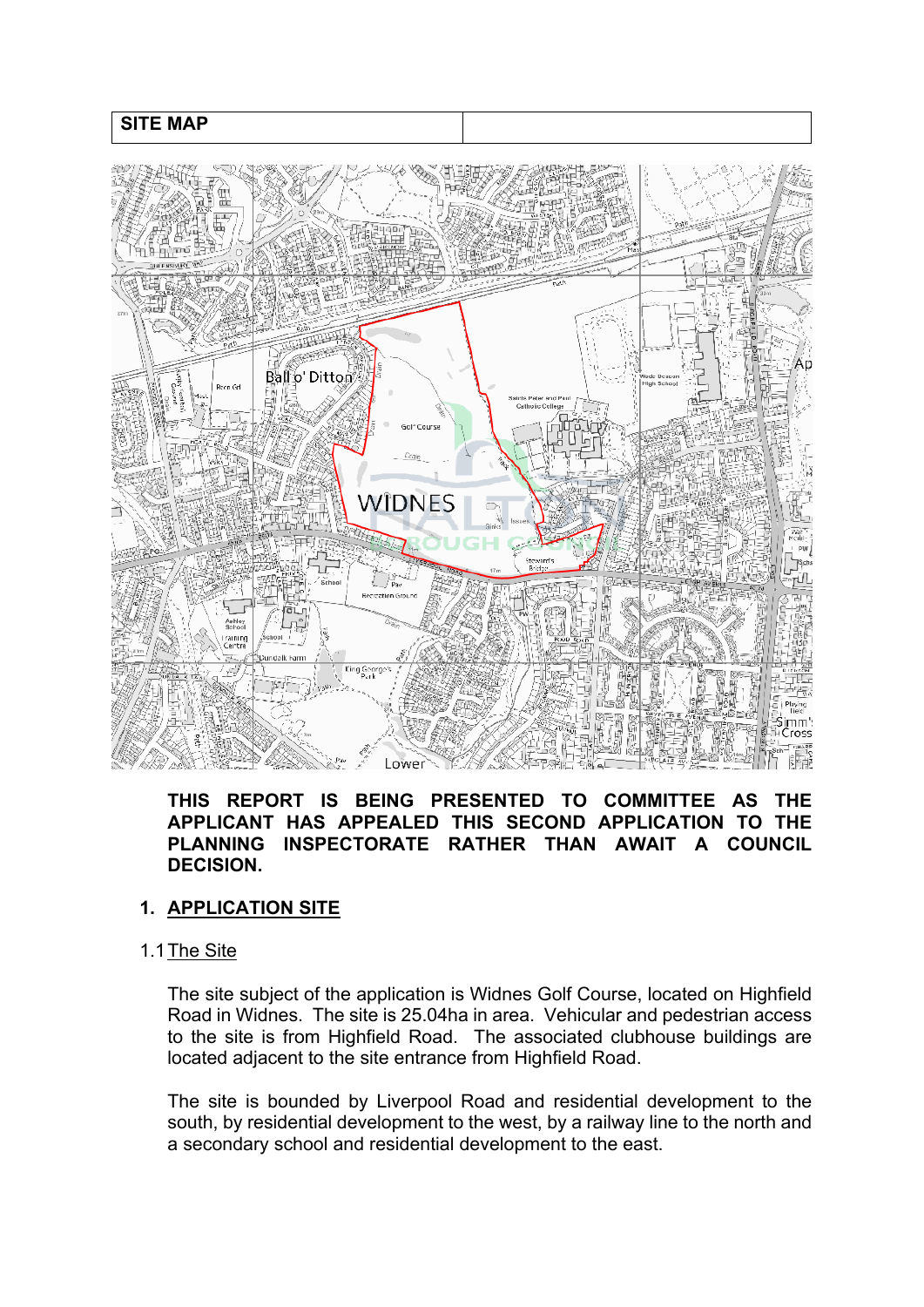The site currently operates as an 18 hole golf course.

Located on the site are 50 individual trees, 106 groups of trees, 1 woodland component and 7 hedgerows. There are also 3 mapped ponds however, one has been completely dry for a number of years.

Liverpool Road is a main route through Widnes served by a number of bus routes. The nearest local centre is Liverpool Road (Widnes) Local Centre, which is approximately 300m from the site at its closest point. Widnes Town Centre is less than 1km from the site at its closest point.

The site is designated as Greenspace (Golf Course) on the Halton Unitary Development Plan Proposals Map. A Potential Greenway, which would be primarily along the eastern boundary of the application site, is also shown on the Halton Unitary Development Plan Proposals Map.

The Halton Core Strategy Local Plan has a Key Diagram, which shows the application site as being part of a Strategic Greenspace running through Widnes.

The Council submitted the Submission Delivery and Allocations Local Plan to the Planning Inspectorate (DALP) for independent examination on 5th March 2020. This will replace the existing Unitary Development Plan Proposals Map in due course. This proposes to designate the area occupied by the golf course as Greenspace (Golf Course) with the remainder of the application site which forms the clubhouse and parking area adjacent to Highfield Road as being unallocated This is now a material planning consideration, however at this point carries very little weight in the determination of planning applications.

## **2. THE APPLICATION**

#### 2.1The Proposal

The application proposed development comprising 233 dwellings, reconfiguration of Golf Course, demolition of existing club house and associated buildings and erection of new club house and green keepers store, creation of new vehicular accesses, roads, car parking, green footpath link and ancillary development.

#### 2.2Relevant Dates

The application was confirmed valid by the Council on 29<sup>th</sup> July 2021 and had a 13-week target date for determination of 28<sup>th</sup> October 2021.

#### **3. RELEVANT PLANNING HISTORY**

#### 3.1Planning History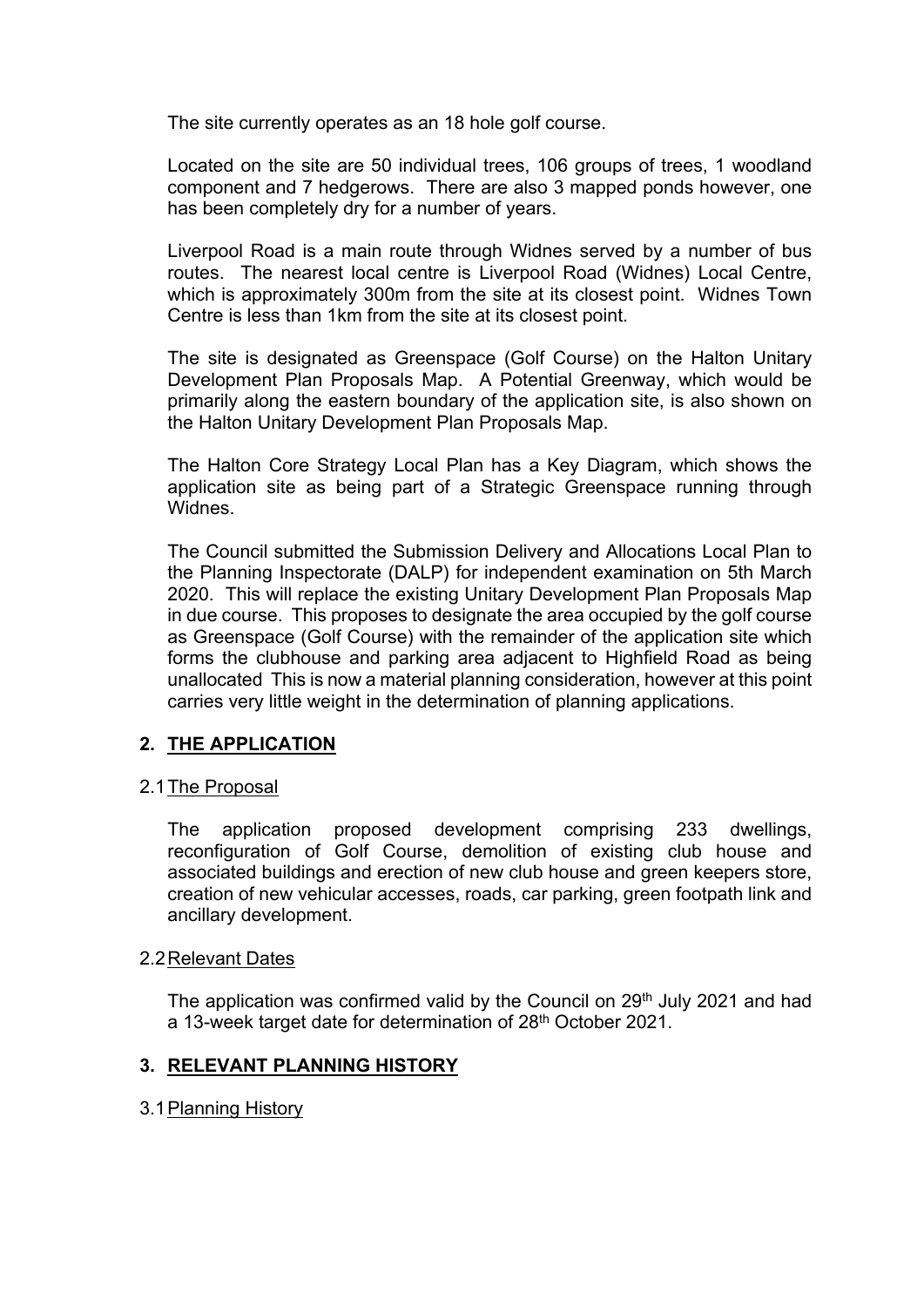Members will note that the Committee agreed the recommendation to refuse planning permission for the previous application (Application Reference  $20/00153$ /FUL) at this site on  $2<sup>nd</sup>$  March 2021.

Application 20/00153/FUL at the point of determination proposed development comprising 249 dwellings, reconfiguration of golf course, demolition of existing clubhouse and associated buildings and erection of new clubhouse and greenkeepers store, creation of new vehicular accesses, roads, car parking and ancillary development.

Application 20/00153/FUL was refused by the Council on 3<sup>rd</sup> March 2021 for the following four reasons:

**1. The proposed development would compromise many of the amenity values of this designated Greenspace and would segregate the interconnecting Greenspaces forming part of the wider Strategic Greenspace identified on the Halton Core Strategy Local Plan Key Diagram.**

**The applicant's golf needs assessment does not demonstrate that the existing 18-hole golf course is surplus to requirements. The proposed development would not result in replacement provision which is equivalent or better in terms of quantity and quality nor does the development provide alternative sports and recreational provision, the benefits of which clearly outweigh the loss of the current or former use. The proposed improvements at the Widnes Golf Course site including the building of a new purpose-built clubhouse and ancillary building forming a greenkeepers store do not go anywhere near raising the overall amenity value of the greenspace to justify the 11ha of residential development being sought by this application nor would it enhance and expand the green infrastructure network.** 

**Whilst the proposed residential development would create an environment for future residents that would be both of a high quality, a healthy environment and would provide diversity in housing typologies, the proposed development would have a negative impact on the wider population in terms of impact on both local greeninfrastructure, designated green space and golfing provision in the locality.**

**To allow the proposed development is therefore considered to be contrary to the provisions of Policies GE6 and GE10 of the Halton Unitary Development Plan, Policies CS1, CS21 and CS22 of the Halton Core Strategy Local Plan and Paragraph 97 of the NPPF.**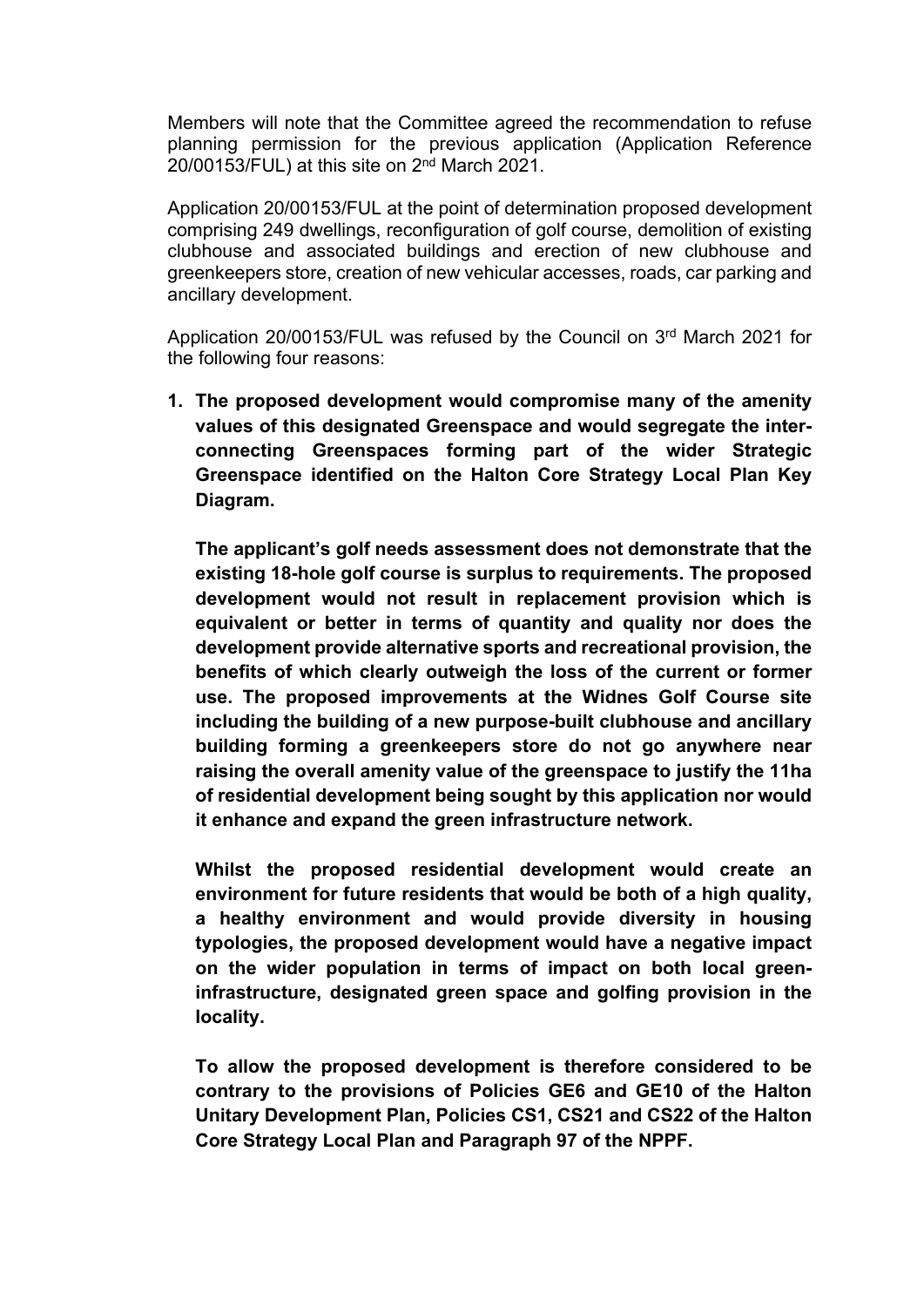**2. The proposed development would result in a significant and unacceptable residual cumulative impact on the operational capacity of the adopted highway network in the area due to the increased number of vehicle movements generated by the proposal particularly at the traffic signals junctions to the east and west of the site.**

**The proposed residential layout along the frontage of Liverpool Road would also create significant road safety issues and is therefore considered to be unacceptable.**

**To allow the proposed development is therefore considered to be contrary to the provisions of Policies BE1, TP14, TP15 and TP17 of the Halton Unitary Development Plan and Paragraphs 108 and 109 of the NPPF.**

**3. The applicant has demonstrated through the hydraulic assessment and modelling the site is at risk of flooding from Moss Brook during events with the same or greater magnitude to the 1% Annual Exceedance Probability (AEP) event. Paragraph 033 of the Environment Agency (EA) Flood Risk and Coastal Change Guidance (Reference ID: 7-033-20140306) and Paragraph 155 to 158 of the NPPF indicate that although the Sequential and Exceptions tests would not normally be necessary to applied to development proposals in Flood Zone 1, however they should if other more recent information, indicates there may be flooding issues now or in the future. Therefore a sequential test should have been applied.**

**The sequential approach to locating development in areas at lower flood risk should be applied to all sources of flooding and inappropriate development in areas at risk of flooding should be avoided by directing development away from areas at highest risk (whether existing or future). Paragraph 163 of the NPPF goes on to state 'Development should only be allowed in areas at risk of flooding where, in the light of this assessment (and the sequential and exception tests, as applicable) it can be demonstrated that: a) within the site, the most vulnerable development is located in areas of lowest flood risk'. The proposed development of 'More Vulnerable' infrastructure within the modelled flood extent of Moss Brook shown in Annex E of the Flood Risk Assessment (FRA) is not considered to be acceptable, particularly when there is a significant area of the site which does not lie within the modelled flood extents and would be more suitable for development of residential dwellings.**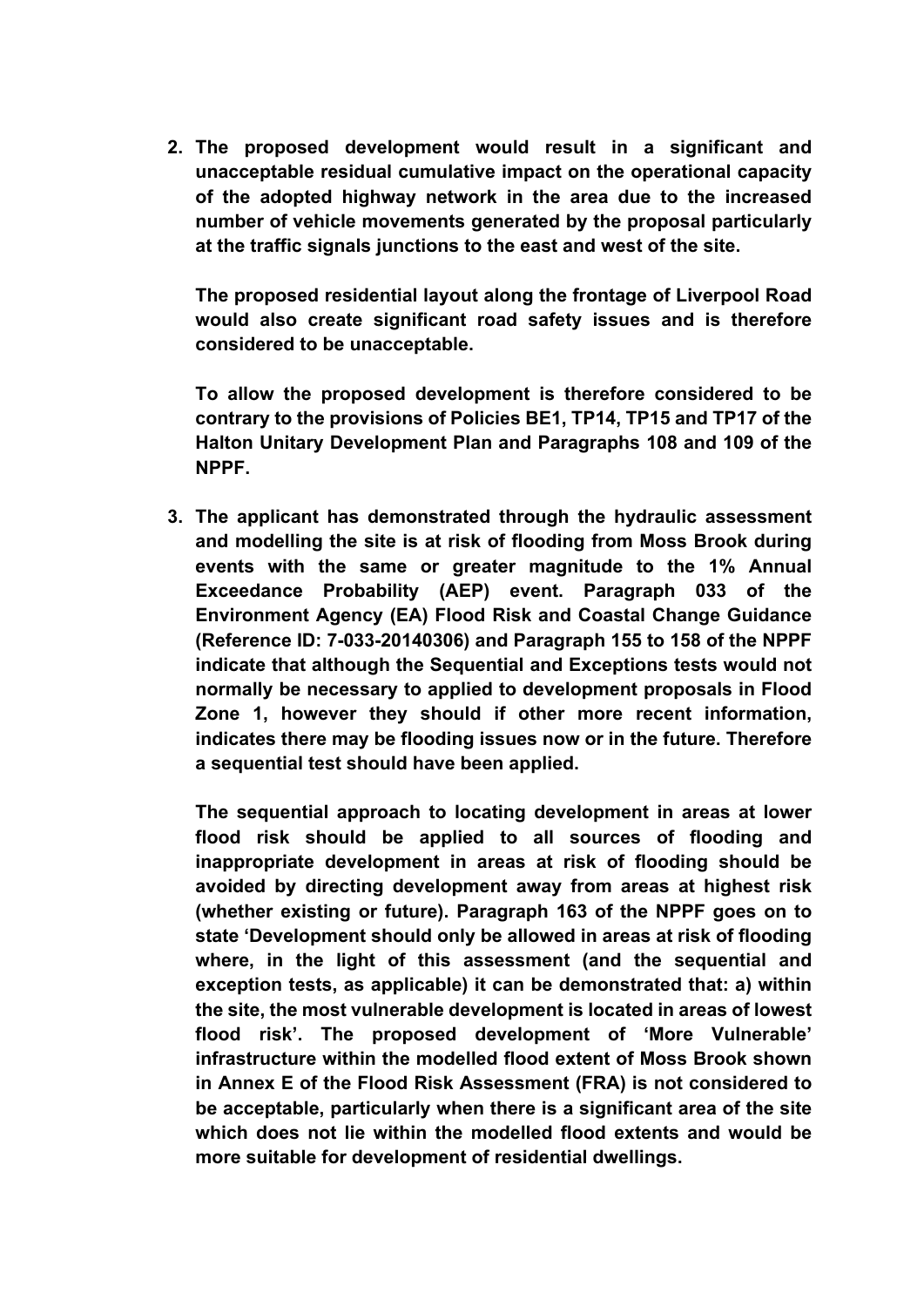**No compensatory storage analysis has been provided along with the proposal to raise land levels. The site is 25ha, with the majority of the site in fluvial flood zone 1 and outside of the modelled 1 in 1000 year flood outline for the ordinary watercourse, therefore the residential development, as the most vulnerable infrastructure, should have been placed in the area of lowest risk and should not require a raised platform.**

**The proposed development would result in an increased flood risk for properties on Woodland Avenue which is unacceptable and clearly does not follow NPPF or EA guidance by the proposed development increasing flood risk elsewhere.**

**With regard to alterations to the watercourse, the site is 25ha and there is clearly sufficient land to otherwise place the development and provide the space for a 1 in 3 slope for the watercourse.**

**The 'Surface Water Drainage Strategy' plan shows development is proposed within 8m of a watercourse which is against standard drainage bylaws and not considered to be acceptable.**

**The applicant has not applied the Drainage Hierarchy adequately as there have been no site specific infiltration testing been undertaken prior to discarding infiltration.**

**No detail has been provided as to how riparian responsibilities would work as dwellings are proposed above a culverted watercourse.**

**In respect of flood risk and drainage, to allow the proposal would be contrary to the provisions of Policy PR16 of the Halton Unitary Development Plan, Policy CS23 of the Halton Core Strategy Local Plan and the National Planning Policy Framework.**

**4. The proposed development would destroy many trees including some of those forming part of the recently made Tree Preservation Order which provide significant amenity value as well as other individual trees and tree groups covering a significant area of the site. The proposed development also has the potential to impact existing trees which would remain and therefore compromise tree cover further. The proposed replacement planting scheme would have a negative residual effect in respect of tree cover and the proposal is not considered to reflect the essential character of this designated Greenspace.**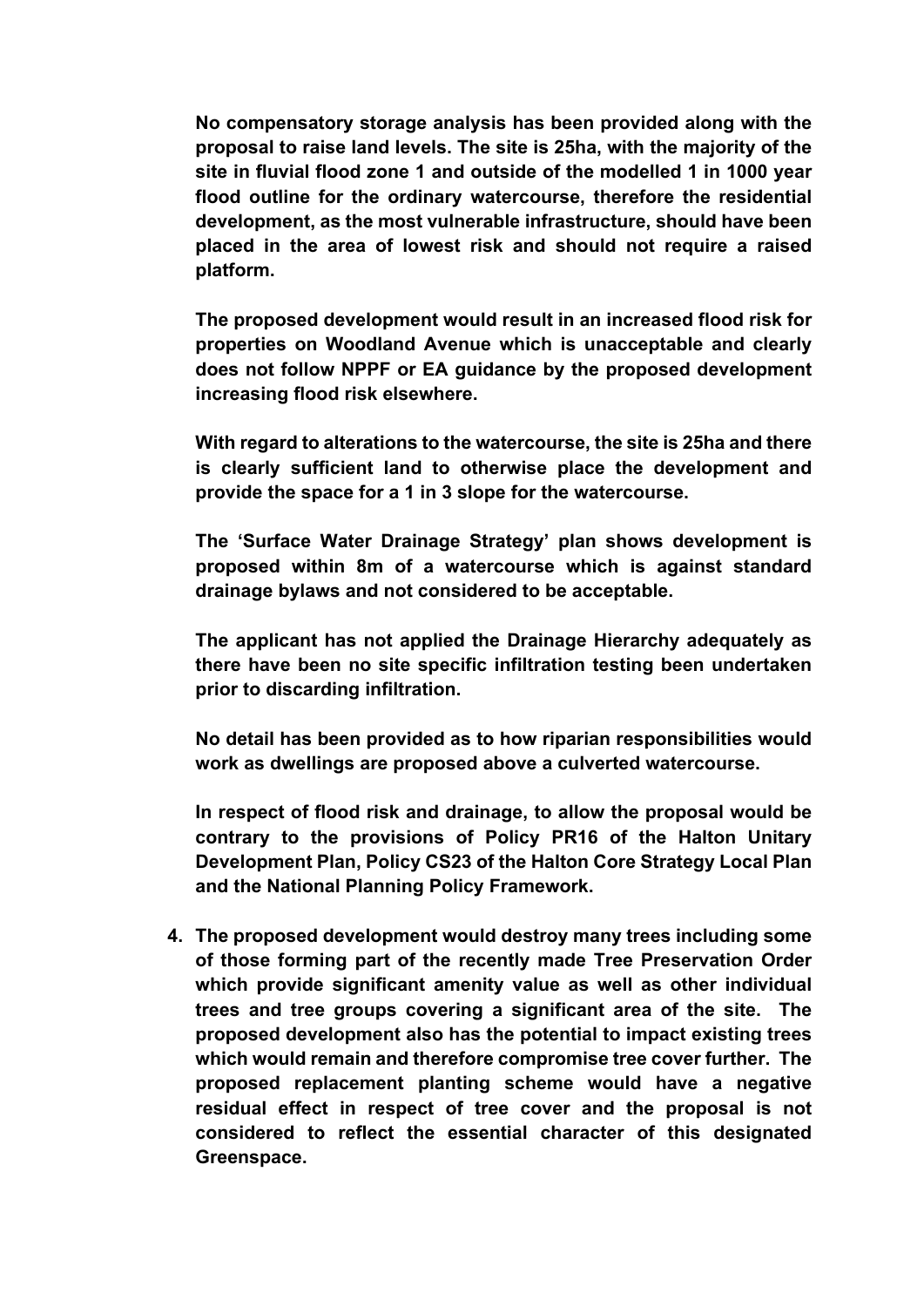**The site forms part of the Mersey Forest with the focus being on landscape improvements. This proposed development would result in the loss of a significant amount of trees with the proposed replacement planting scheme having a negative residual effect in respect of tree cover thus not representing a landscape improvement.** 

**The proposal also fails to enhance and restore the Ball O'Ditton Parkland Character Area by virtue of the amount of residential development proposed on the existing golf course as well as the loss of the key woodland belts which are key characteristics.**

**In respect of trees, landscaping and landscape impacts, the proposed development is considered to be contrary to the provisions of Policies BE1, GE27 and GE28 of the Halton Unitary Development Plan, Policy CS20 of the Halton Core Strategy Local Plan and Paragraph 170 of the National Planning Policy Framework.**

### **4. APPEAL AGAINST THE REFUSAL OF APPLICATION 20/00153/FUL (the 1 st application)**

- 4.1The applicant made clear their intention to appeal against the refusal of application 20/00153/FUL at the same time as submitting a further planning application (application 21/00471/FUL subject of this report).
- 4.2 The appeal was lodged with the Planning Inspectorate on 11<sup>th</sup> August 2021. The Planning Inspectorate confirmed the appeal valid on 31st August 2021 and set out the procedure to be suitable for the determination of the appeal, which in this case was an Inquiry and the associated timetable.
- 4.3 The Inquiry was due to open on Monday 6<sup>th</sup> December 2021 and was scheduled for five sitting days.
- 4.4On receipt of the letter confirming that the appeal was valid, Officers have been working towards the associated deadlines including the drafting of proofs of evidence which were due to be submitted on 8<sup>th</sup> November 2021.

#### **5. THE CONSIDERATION OF APPLICATION 21/00471/FUL**

- 5.1Members will note the challenges that the determination of a major planning application within the 13-week target date poses especially where the applicant has not engaged in detailed pre application discussions.
- 5.2Officers endeavour to work with applicants in pro-active manner where possible to secure developments that will improve the economic, social and environmental conditions of the area as advocated by NPPF. Local Planning Authorities should also approach decisions on proposed developments in a positive and creative way. Adopting such an approach can sometimes mean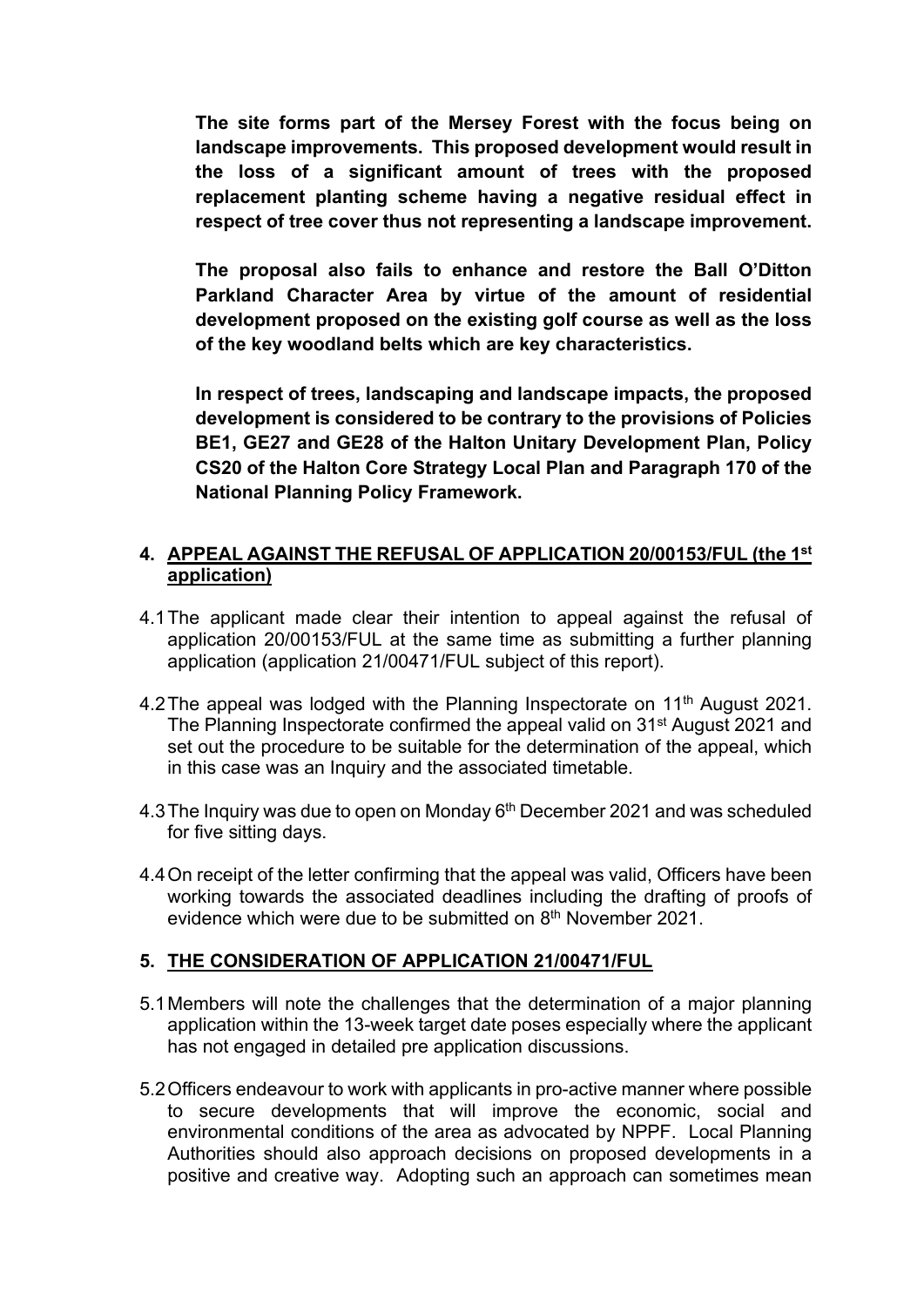that planning applications (particularly complex major planning applications), can take longer to process than the target dates for determination. In this instance, there is provision to agree an extension to the time period for the determination of the application with the applicant.

- 5.3Noting the numerous deadlines on the planning appeal for this site against the refusal of application 20/00153/FUL, these have had to be prioritised ahead of the consideration of application 21/00471/FUL. This has unfortunately affected the speed at which the application could be processed.
- 5.4Ahead of the target date for determination, Officers set out realistic expectations for the consideration of the application and sought to agree a proposed time extension to work together in a pro-active manner to address matters where possible to limit reasons for refusal.
- 5.5The applicant did not respond to this request for a time extension and appealed to the Planning Inspectorate on 29<sup>th</sup> October 2021 (one day after the target date for determination) against the non-determination of the application by the Council.
- 5.6 Members should also note that on 25<sup>th</sup> October 2021 (four days before appealing against the non-determination of the application), the applicant made further submissions to accompany the application. There was no time to undertake the required consultation / further publicity on these submissions and these will ultimately now need to be considered as part of the appeal consultation process.

### **6. CONJOINING OF APPEALS RELATING TO APPLICATIONS 20/00153/FUL & 21/00471/FUL**

- 6.1The now Appellant made clear their intention to attempt to conjoin appeals should application 21/00471/FUL not be determined favourably.
- 6.2At the time of appealing against the non-determination, the Appellant expressed their view to the Planning Inspectorate that the appeals should be conjoined.
- 6.3In response to the Appellant's request, Officers set out that conjoining the appeals would cause major procedural difficulties and it would cause serious problems in terms of the preparation of the Council's evidence noting that the Council's witnesses have already drafted their proofs in respect of the appeal against the refusal of application 20/00153/FUL. Officers also expressed their disappointment of the Applicant's actions in their very late submission of further information and the fact that they have not taken up the opportunity to work together in a pro-active manner to address matters where possible to limit reasons for refusal.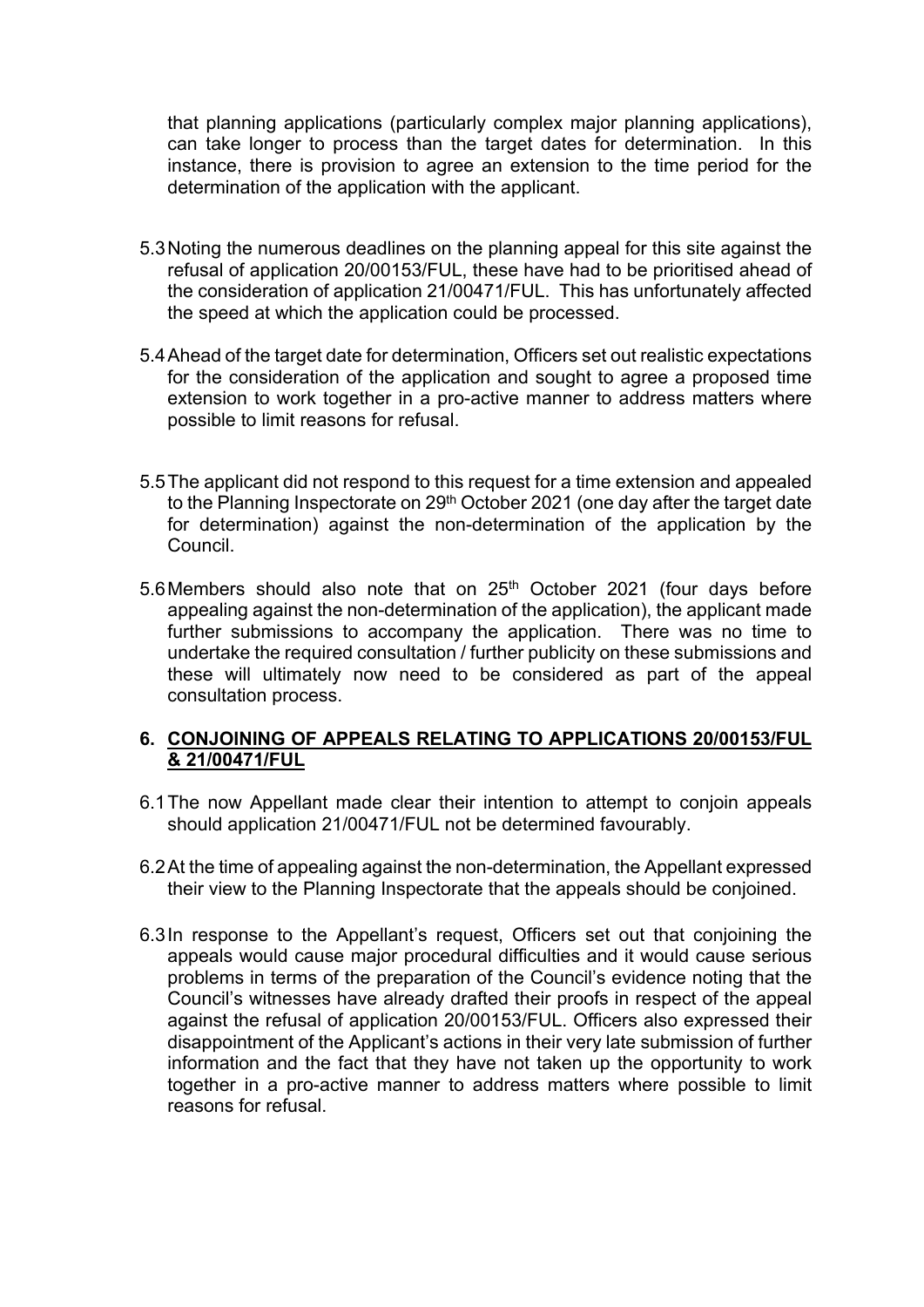- 6.4 The Planning Inspectorates response on 2<sup>nd</sup> November 2021 was that there is insufficient time to carry out the statutory timetable to co-join the new appeal with the inquiry relating to application 20/00153/FUL.
- 6.5 They quoted Paragraph 2.2.1 of their guidance, which explains "Our usual practice is to resist postponements and adjournments in view of the delay and disruption this causes. Appellants should therefore not make their appeal until they are ready to proceed to the decision."

[https://www.gov.uk/government/publications/planning-appeals-procedural](https://www.gov.uk/government/publications/planning-appeals-procedural-guide/procedural-guide-planning-appeals-england#general-matters)[guide/procedural-guide-planning-appeals-england#general-matters](https://www.gov.uk/government/publications/planning-appeals-procedural-guide/procedural-guide-planning-appeals-england#general-matters)

- 6.6They considered that the submission of a new appeal was not an exceptional circumstance to warrant not following that guidance. In addition postponing the event would be contrary to the timescales recommended in the Rosewell review which could be seen to set a precedent, which other appellants may then seek to follow, which would likely lead to an increase in appeal end to end times.
- 6.7The Planning Inspectorate chose not to delay the Inquiry relating to application  $20/00153$ /FUL due to open on  $6<sup>th</sup>$  December 2021 in order to link the case to the new appeal relating to application 21/00471/FUL. They advised that the new appeal will run separately, as an inquiry, although the procedure will be kept under review.
- 6.8They also stated that if the Appellant wishes to focus solely on the new appeal relating to application 21/00471/FUL, then as Officers suggested to the Appellant, it would be open to them to withdraw the original appeal.
- 6.9 On 5<sup>th</sup> November 2021, the Appellant confirmed their intention to withdraw the appeal relating to the refusal of application 20/00153/FUL.
- 6.10 The start letter confirming the appeal regarding the non-determination of application 21/00471/FUL and the associated timetable was received on 16th November 2021.

#### **7. THE COUNCIL'S STATEMENT OF CASE FOR APPLICATION 21/00471/FUL**

- 7.1 The start letter referred to in paragraph 6.10 sets out a deadline of 21<sup>st</sup> December 2021 by which the Council will have to submit a statement of case on the appeal relating to the non-determination of application 21/00471/FUL.
- 7.2As set out at paragraph 5.6, further submissions to accompany the application were made four days before the applicant chose to appeal against nondetermination of the application. The required consultation to inform the Council's Statement of Case will now need to be done as part of the appeal consultation process.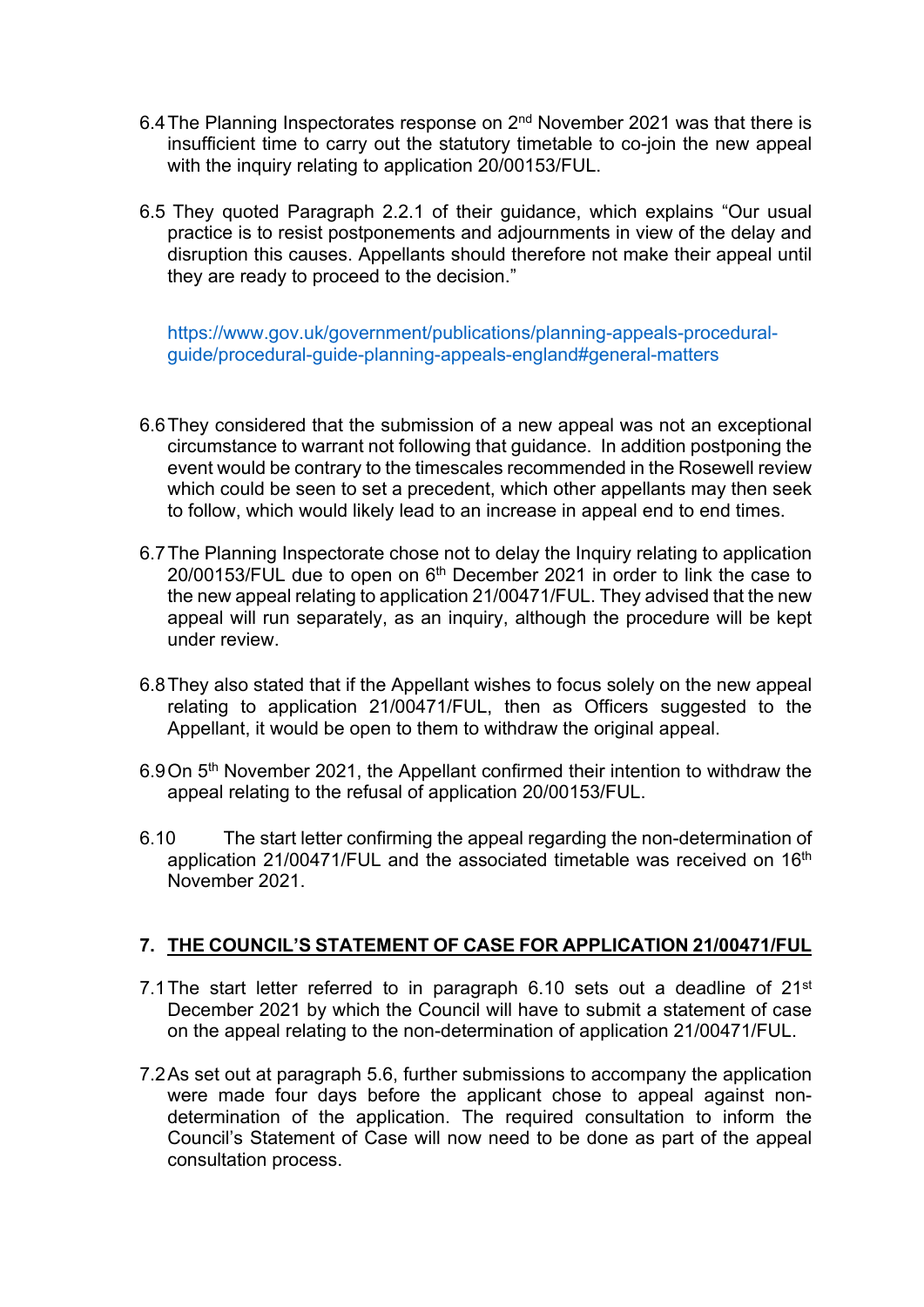7.3In the Appellant's Statement of Case, the state that they believed that very similar reasons for refusal would have been brought against this application (21/00471/FUL) as were brought against the original (20/00153/FUL) as set out in full in paragraph 3.1. The Appellant considered this to be the case despite application 21/00471/FUL providing additional information and adding additional benefits in an attempt to overcome previous reasons for refusal. Officers consider it a reasonable approach to provide Members with a commentary regarding the position with each of the previously cited reasons for refusal (at paragraph 3.1) at the time of writing this report.

## **8. POTENTIAL REASON FOR REFUSAL 1 - THE PRINCIPLE OF RESIDENTIAL DEVELOPMENT OF PART OF A GOLF COURSE**

8.1Officers consider that this ground for refusal can again be substantiated at the appeal. A detailed case as set out in the assessment for application 20/00153/FUL will be presented.

### **9. POTENTIAL REASON FOR REFUSAL 2 - IMPACT ON HIGHWAY CAPACITY AND HIGHWAY SAFETY**

9.1The previous highway reason for refusal has two key elements to it. The first element is the impact on highway capacity and the second element is highway safety. The highway assessment below is based on the original submissions made to accompany application 21/00471/FUL and do not reflect the further submissions made to accompany the application just four days before the applicant chose to appeal against non-determination of the application.

#### **IMPACT ON HIGHWAY CAPACITY**

- 9.2 The Highway Officer has made the following observations:
- 9.3The applicant's consultants submitted a revised Transport Assessment to support the resubmission in response to the Highway Authority's concerns with regards impact of the proposed development on the existing network.
- 9.4All trips associated with the development would need pass through one, or the other, of the Liverpool Road traffic signal junctions adjoining the site and therefore there will be a direct impact on the operation of these signal installations due to the proposed increase in movements.
- 9.5For clarity the Highway Officer will refer to concerns raised as part of considerations for *20/00153/FUL* and comment on how the current application, 21/00471/FUL, addresses these issues.

*The applicant's consultants previously proposed amendments to the signal phasing at the Liverpool Road/ Prescot Road/ Hale Road and Liverpool Road/ Highfield Road/ Lower House Lane junctions in an attempt to mitigate against the impact of trips associated with the proposed development.*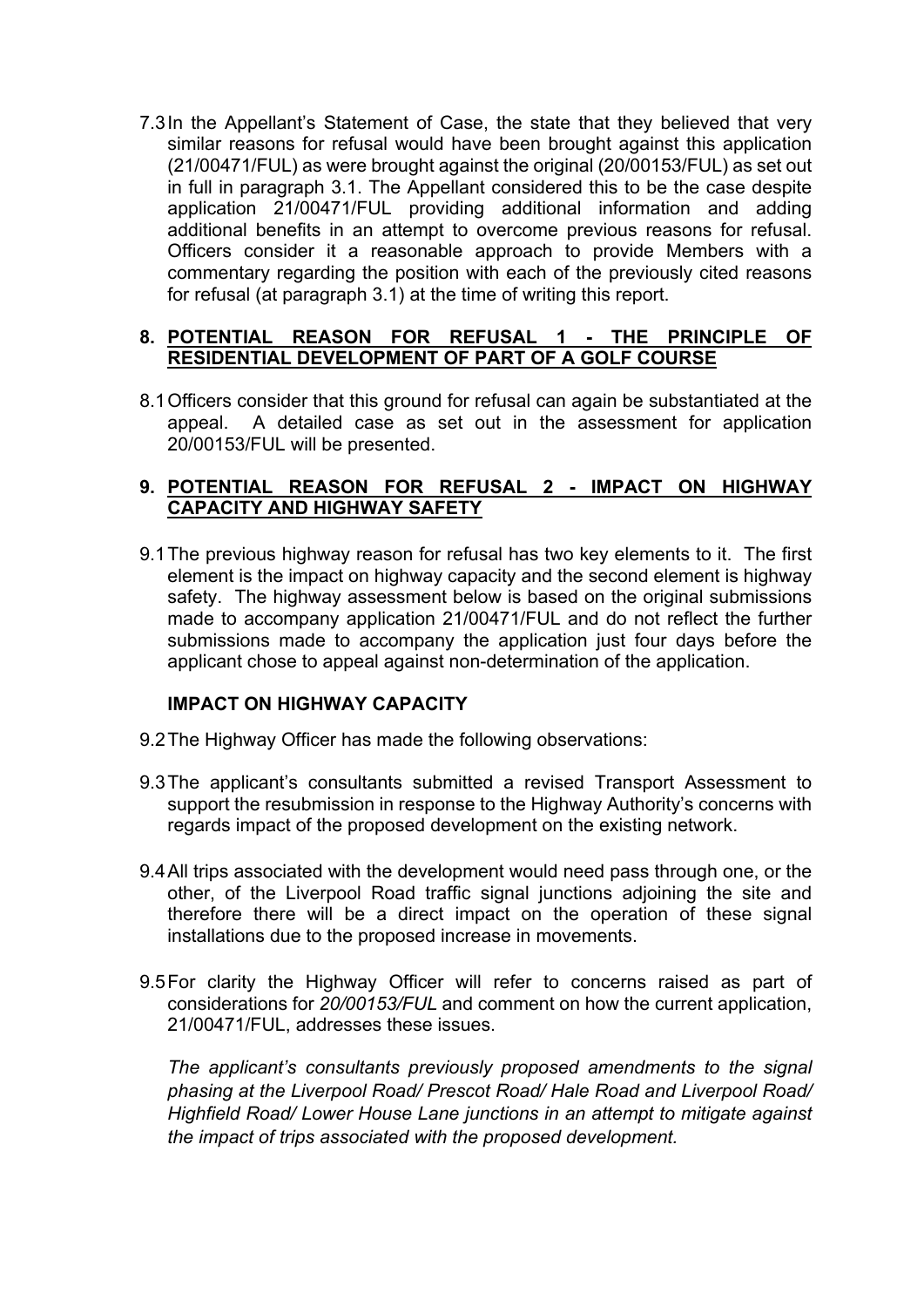*It was the Highway Officers considered opinion that the proposed changes resulted in a severe concerns with regards to road safety.*

*"The primary concern in terms of road safety is that the proposed phasing results in a risk of conflict between turning vehicles for example drivers who frequently drive through the junction will sometimes be unopposed (Stage 3) and other times opposed (Stage 6). The risk is that the driver will assume opposing traffic will be held on red, a proceed to turn right as the opposing traffic receives a green signal. The was just one of the issues raised by the audit team and is considered to illustrate a severe impact in terms of road safety and therefore the proposed changes to the signal cannot be supported."*

*This flawed mitigation methodology along with various input issues including lack of consideration for pedestrians crossing within the model also resulted in significant impacts on the operational capacity of both junctions and therefore the proposal were considered to be unacceptable.*

- 9.6In terms of the current application, 21/00471/FUL, the applicant's consultant has removed the additional phases from the junction configuration, corrected some data input discrepancies and provide more detailed pedestrian call information.
- 9.7As expected the proposed development does have a negative impact on the operational capacity of the junctions but the more accurate models does demonstrate a lower increase to the degree of saturation (DoS) percentage in comparison to the original proposal.
- 9.8The Highway Officer is confident that maintaining the existing junction phasing removes the Road Safety Aspect for both junctions as they would both continue to operate as they do currently.
- 9.9For consistency, the Highway Authority again commissioned a third party specialist consultant to undertake a full audit for both revised models including both the baseline and proposed Linsig models.
- 9.10 The exercise carried out by the commissioned audit team demonstrates that the proposed mitigation is acceptable.
- 9.11 The audit teams report confirmed that the applicant's consultants had addressed the previous errors and on the whole the models including input and output were considered to be accurate. Some minor points were raised during the audit but these were few and considered not to be significant enough to invalidate the model.
- 9.12 As previously agreed, when allowing for an accepted growth factor, by 2026 the junction exceeds 90% DoS on some approaches which results in both junctions operating over capacity and unstable.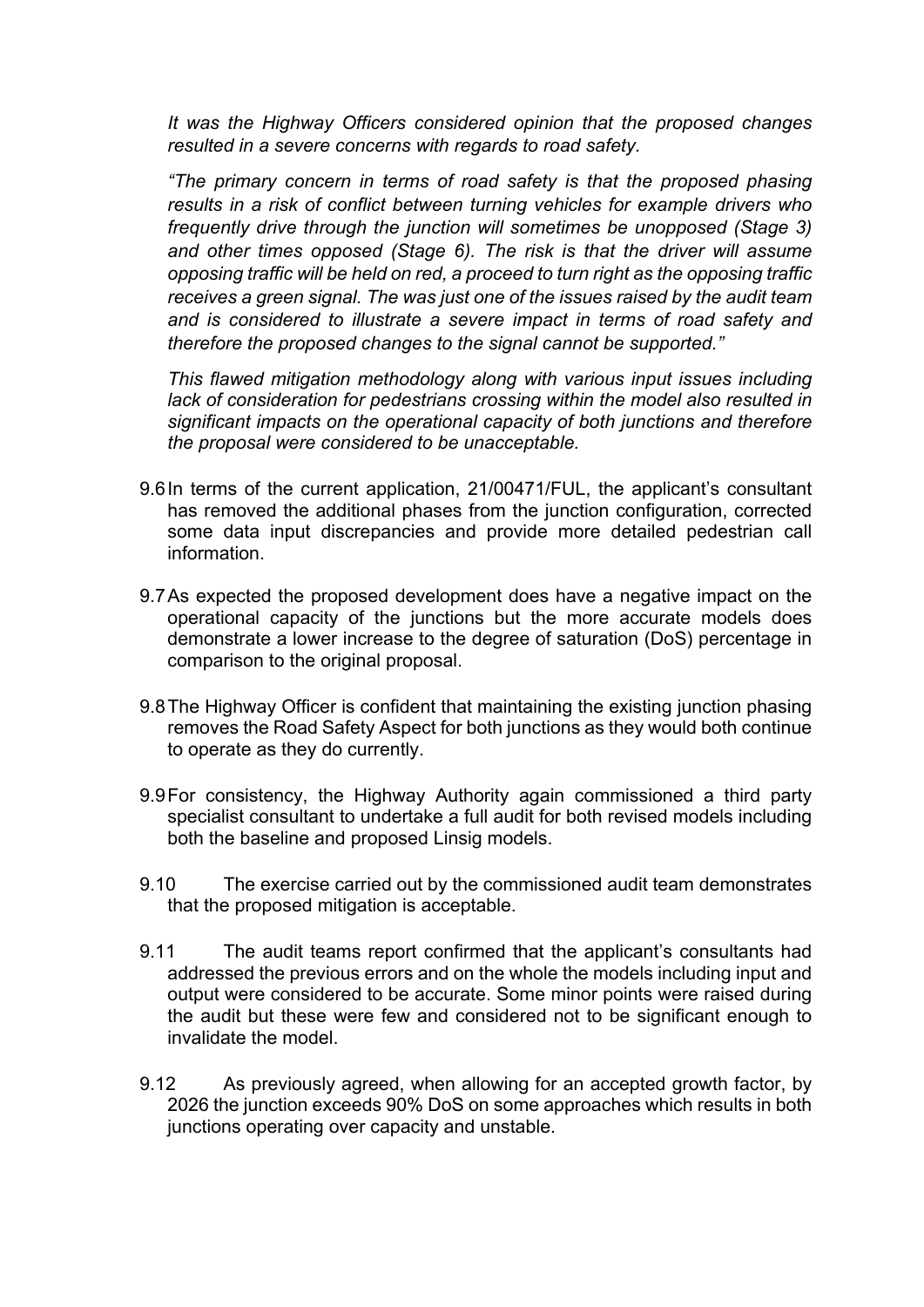- 9.13 For clarity degrees of saturation below 100% are within theoretical capacity (i.e. demand flow does not exceed capacity), however variations in traffic arrivals through the peak hour may result in shorter time periods where the degree of saturation exceeds 100%. Therefore, an arm is generally considered to be over capacity once the degree of saturation exceeds 90%.
- 9.14 The Highway Officer will summarise the model outputs for each junction to clear set out the impacts and considerations.

## 9.15 **Liverpool Road/ Prescot Road/ Hale Road**

As expected the revised model still demonstrated that in the 2026 base scenario all arms of the junction would have either reached or surpassed 90% therefore the junction becomes unstable.

The proposed development trips result in approximately 1% worsening above the 2026 baseline in the AM peak and 6% in the in PM peak.

### 9.16 **Liverpool Road/ Highfield Road/ Lower House Lane junctions**

The applicant carries over some minor changes to lane development from the previous application to provide two short lanes on the Highfield Road arm. These minor white lining changes which is an acceptable mitigation measure although it only acts to formalise existing driver behaviour.

In the 2026 baseline only the Highfield Road and Leigh Avenue arms are unstable with DoS above 90%. These arms see a percentage increase of around 7%.

When the development flows are added the Left/ Ahead Liverpool Road West increases above 90% to 91.7%.

All other arms of this are shown to operate within capacity in the 2026 with the development scenario.

## **9.17 IMPACT ON HIGHWAY CAPACITY SUMMARY**

Although there is a measurable impact on the junctions due to the proposed development shown in the model outputs the Highway Officer cannot consider it to be severe enough to sustain an objection on the grounds of impact on Highway Capacity.

- 9.18 The applicant has also offered to provide MOVA at both junctions (Microprocessor Optimised Vehicle Actuation). MOVA is a traffic control strategy that is specifically designed to maximise the operational efficiency of a junction/crossing and although no fixed percentage improvements can be forecast it is, in the opinion of the Highway Officer and the commissioned audit team, that some benefit and no worsening would be experienced.
- 9.19 The Highway Officer would request that the proposal to implement MOVA at both the Liverpool Road/ Prescot Road/ Hale Road and Liverpool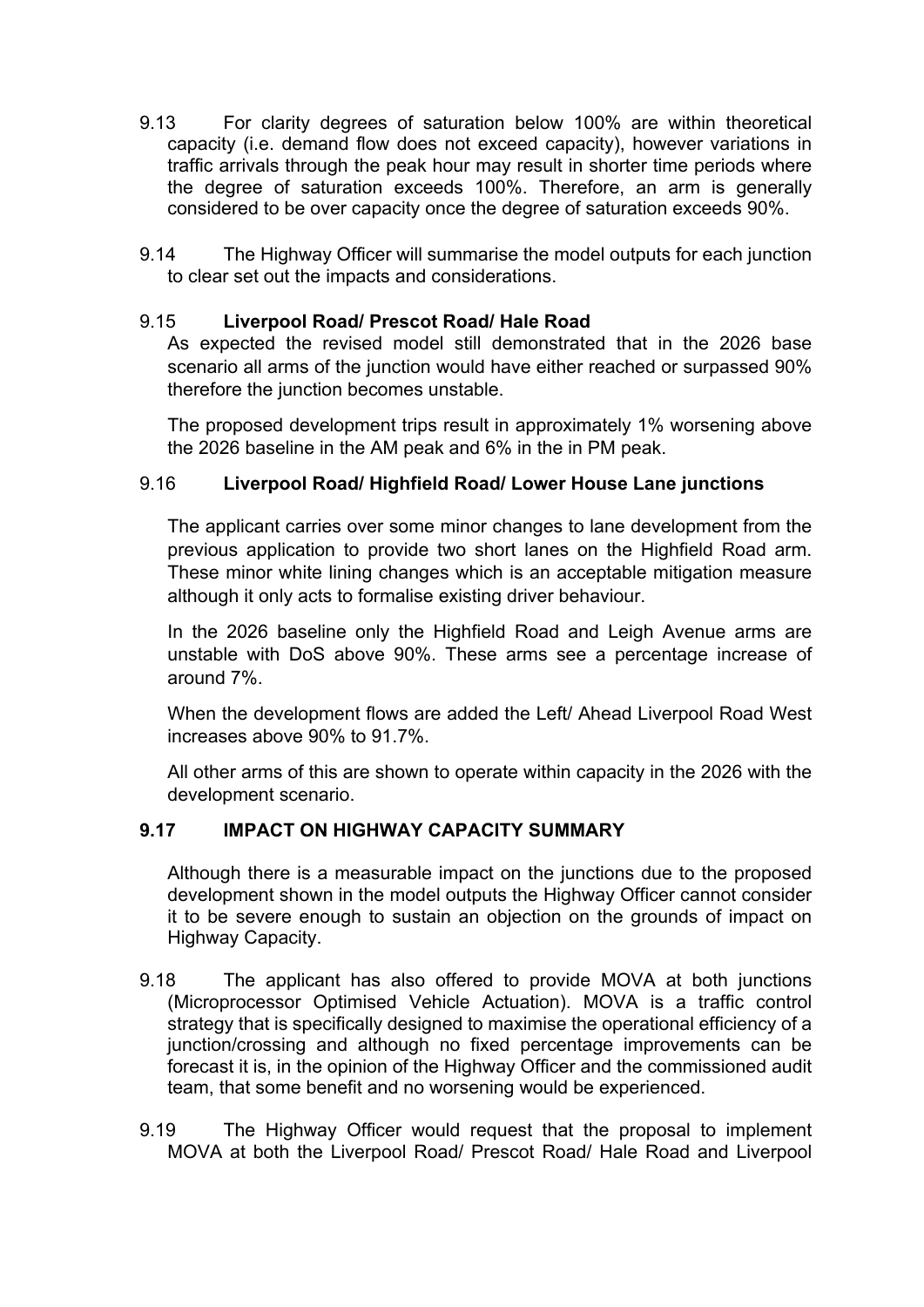Road/ Highfield Road/ Lower House Lane junctions be conditioned appropriately should the appeal be allowed.

# **IMPACT ON HIGHWAY SAFETY**

- 9.20 The Highway Officer has made the following observations:
- 9.21 Within the Transport Assessment a breakdown of road traffic accidents over the last 5 years has been provided. The information represents that there have been 57 accidents in the area with 31 of these occurring between the signal controlled junctions to the East and West of the site and the connecting length of Liverpool Road.
- 9.22 Section 7.3 of the Transport Assessment gives the view that the local roads do not have an unduly poor safety record nor will the development significantly worsen the situation.
- 9.23 The Highway Officer considers that the number of road traffic accidents is significant and as demonstrated by the presence of permanent speed cameras to the frontage road safety is already a concern in the area.
- 9.24 This said the applicant has removed the previously tabled phasing changes to the signals and a series of Road Safety Audits is followed as part of the S278 and S38 agreement process. As part of this process additional measures may be identified as necessary mitigation which would consider both existing and new highway.
- 9.25 The applicant has attempted to address two specific road safety concerns raised by the Highway Authority that resulted in an objection under TP17 and BE1.
- 9.26 These points centred around a direct access from Liverpool Road into a private driveway and a conflict between the new access point and an existing bus stop.
- 9.27 With regards to the unacceptable private access this has now been deleted from the scheme.
- 9.28 The later point, conflict with existing bus stop, has been addressed by moving the secondary access point to the East away from the provision.
- 9.29 Although this has removed the conflict the new access location creates a conflict with an existing private driveway to the South. This is a similar situation to the previous proposal in that there is an unacceptable road safety issue due to a conflict with an opposing junction.

## **9.30 IMPACT ON HIGHWAY SAFETY SUMMARY**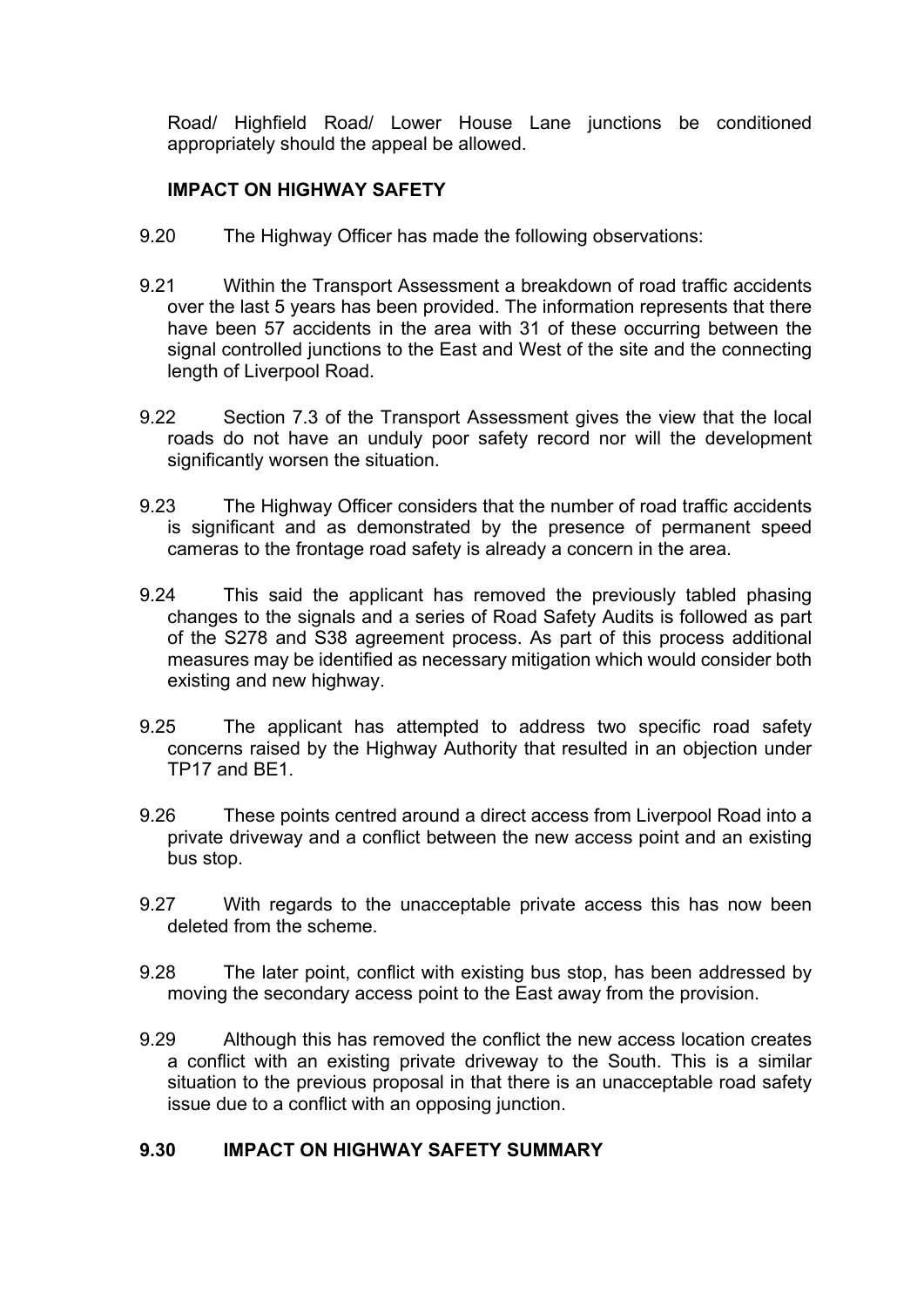The conflict generated by the inclusion of the new access onto Liverpool Road opposite the private driveway serving 57-65 Liverpool Road is considered to be unacceptable in terms of highway safety and therefore the Highway Officer would object strongly on Policy TP 17 Safe travel for all, or failure to meet standards and BE1 (3) General requirements for development, Accessibility of the UDP.

## **9.31 HIGHWAY CONCLUSION**

For the reasons outlined due to the further submissions made by the applicant in respect of impact on highway capacity, the Highway Officer no longer considers the impact to be severe. Impact on highway capacity will not form part of the Council's case in the appeal process.

The recent further submissions in terms of impact on highway safety will be considered by Officers and this will remain part of the Council's case should the issues raised have not been addressed.

### **10.POTENTIAL REASON FOR REFUSAL 3 - FLOODING RISK AND DRAINAGE MATTERS**

- 10.1 The Lead Local Flood Authority (LLFA) observations below are based on the original submissions made to accompany application 21/00471/FUL and do not reflect the further submissions made to accompany the application just four days before the applicant chose to appeal against non-determination of the application.
- 10.2 After reviewing 21/00471/FUL planning application the LLFA has found the following:
- 10.3 The site area is approximately 25.04ha and currently is occupied by the existing Widnes Golf Club with the club house, professional shop and car parks situated in the east of the site and accessed directly from Highfield Road.
- 10.4 The proposed development is for 233 dwellings, reconfiguration of Golf Course, demolition of existing club house and associated buildings and erection of new club house and green keepers store, creation of new vehicular accesses, roads, car parking, green footpath link and ancillary development at Widnes Golf Club. The land use vulnerability classification defined in Planning Practice Guidance increase to be 'More Vulnerable'.
- 10.5 The development would increase the impermeable area of the site.
- 10.6 Current watercourses noted on site are as follows:
	- o Moss Brook, originates from a headwall with a 900mm dia. pipe on the eastern boundary, immediately to the north of the houses. It runs south along the rear boundaries of the adjacent houses before reaching a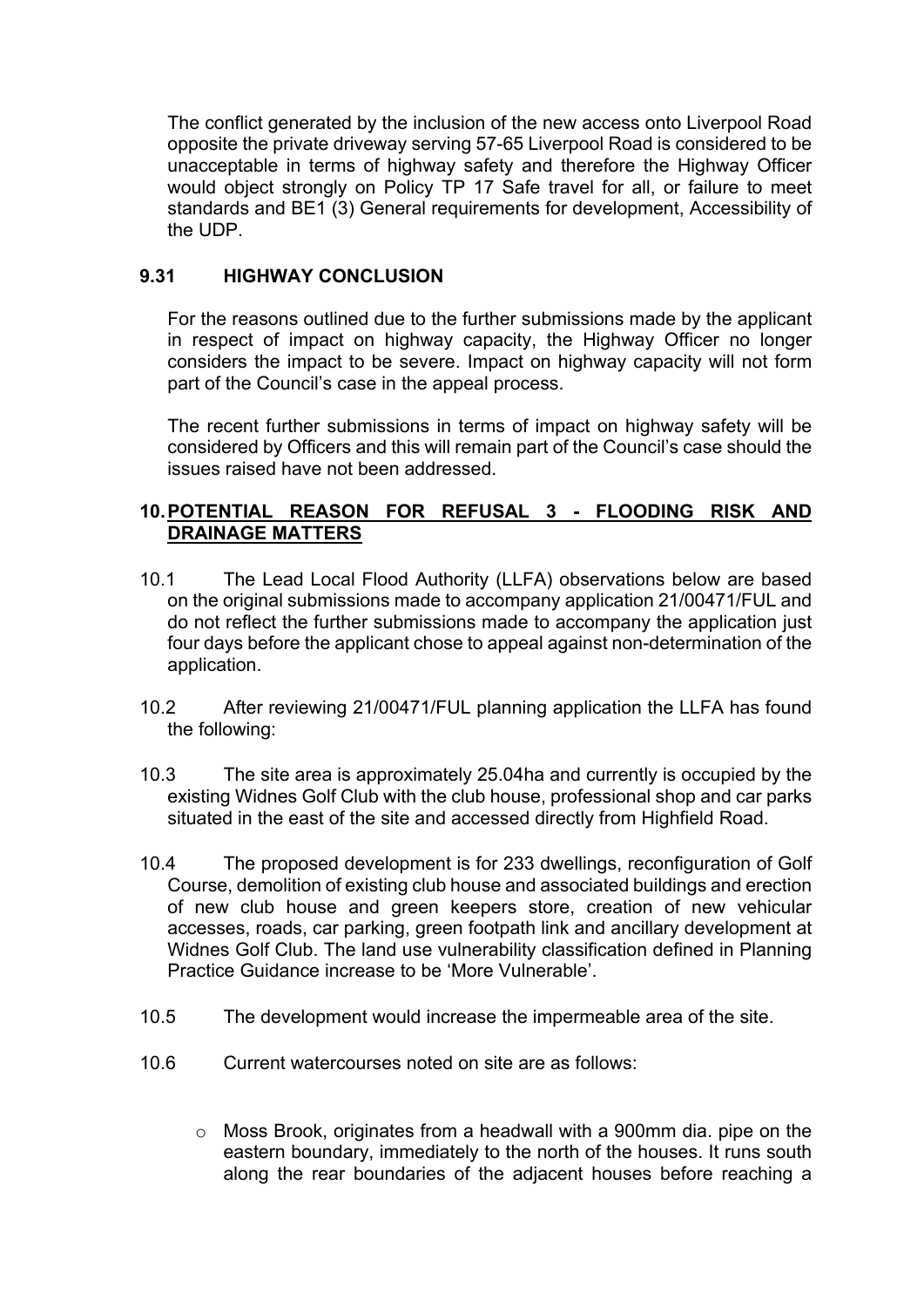footbridge where it turns to the west for a distance of approximately 60m before entering a triple, 450mm dia. piped culvert which turns the watercourse south towards Liverpool Road. There is a 60m stretch of open watercourse crossing a fairway before it passes under an ornamental footbridge and reaches the 1150mm high and 1880mm wide stone arch culvert under Liverpool Road known as Stewards Bridge.

- o A shallow ditch runs south from the north-west corner of the site on the western boundary to the mid-point where it enters a pipe that runs across the fairway to the east and discharges to an open section through a wooded area before entering another pipe which runs south to an existing pond.
- $\circ$  A significant ditch, through the centre of the golf course, provides drainage for the adjacent fairways, which outfalls into the existing pond.
- $\circ$  The existing pond has a vertical pipe to regulate the level and the flows out which run to a shallow ditch for a distance of approximately 40m before entering a pipe; the downstream end of the pipe is at the downstream end of the triple pipe culvert on Moss Brook.
- 10.7 The applicant has provided a flood risk assessment (FRA) and drainage strategy as one document (OTH\_30444 FRA 210716 RED.pdf).
- 10.8 The FRA identifies that with regards to fluvial flood risk the EA Flood Map for Planning shows the vast majority of the site, including the area for the proposed residential development, is located in Flood Zone 1 with an annual chance of flooding of less than 0.1% (or 1 in 1000). There is a small area, immediately adjacent to Stewards Bridge that is in Flood Zone 2 with an annual chance of flooding between 1% (1 in 100) and 0.1% (or 1 in 1000); immediately over the line of Moss Brook there is a very small area in Flood Zone 3 with a chance of flooding of greater than 1% (or 1 in 100).
- 10.9 The FRA goes on to state there is an ordinary watercourse, Moss Brook, that runs through the site. Due to its designation as an ordinary watercourse, the Environment Agency has no modelled flood data to compare against the ground levels on the site to determine the extent of any potential flooding on the site. Therefore a modelling exercise has was undertaken to determine the flows in Moss Brook and the potential flood levels within the development site.
- 10.10 Details of the Hydraulic Modelling Study by Weetwood are supplied in the document '2021-07-15 4926 TN Final v2.0.pdf'. The document presents updated site specific hydraulic modelling of Moss Brook and summarises the package of measures proposed to appropriately mitigate flood risk.
- 10.11 It's also mentioned that the document also responds to the matters of objection raised by the lead local flood authority in respect of the 20/00153/FUL application. The LLFA will only be reviewing the content of the report related to the current application 21/00471/FUL.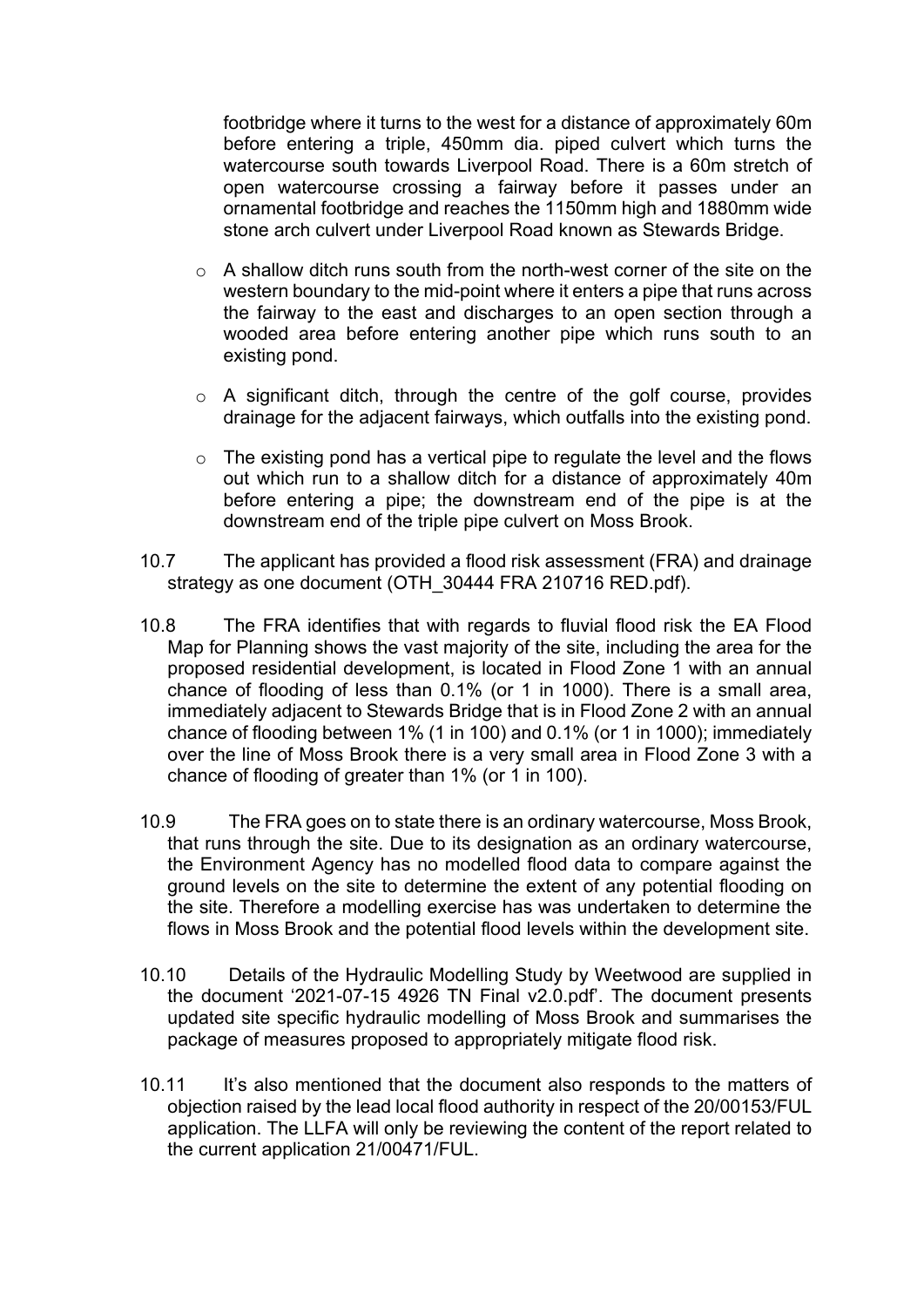- 10.12 The baseline hydraulic model developed of Moss Brook is a 1D/2D, ESTRY‐TUFLOW model, with the watercourse and culverts represented in 1D using ESTRY and the floodplain represented in 2D using TUFLOW.
- 10.13 The extent of the Moss Brook catchment and associated catchment descriptors are taken from the Flood Estimation Handbook (FEH) Web Service and updated with reference to EA LiDAR data. Ordnance Survey (OS) mapping and aerial photography have been used to undertake a detailed assessment of the urban areas within the catchment.
- 10.14 The report indicates peak flows had been calculated using the FEH Statistical and ReFH2 methods, with the FEH Statistical giving a slightly higher peak flow than that calculated using ReFH2 ( for the 1 in 100year event FEH = 2.53 m3s‐1, ReFH = 2.20 m3s‐1). The report indicates the pooling group was not considered to be suitably homogenous or representative of the Moss Brook catchment and therefore the ReFH2 flows have been taken forward for use in the hydraulic model.
- 10.15 Baseline flood depths and extents for the 1%, 0.1% and 1% AEP event plus 30%, 35% & 70% allowance for climate change have been provided in Appendix B of the modelling report. The 1% and 0.1% AEP event extents can therefore be used to determine the Flood Zones 3 & 2 respectively on the site.
- 10.16 From the modelled extents flooding is shown to occur along the eastern boundary of the site behind the property boundaries on Woodland Avenue and following Moss Brook to the Liverpool Road culvert in the site in the present day 1 in 100 AEP event, more significant flood depths occur when the capacity of the Liverpool Road culvert is exceeded and floodwater begins to pond along the northern edge of Liverpool Road in the 1 in 100 AEP event plus 70% climate change and present day 1 in 1,000 AEP events.
- 10.17 The FRA states the following regarding the need for sequential and exception test for the site: 'based on the location of the development on the site in Flood Zone 1 as detailed on the Environment Agency Flood Map for Planning, all development (including 'More Vulnerable') is deemed appropriate according to NPPF and NPPG, the residential development is therefore appropriately situated and the Sequential Test is not required.' and ' NPPF classifies the residential development as 'More Vulnerable', however as the development on the site is located within Flood Zone 1 the Exception Test is not required.'
- 10.18 The LLFA would disagree with this statement, the baseline flood model extents within the modelling report clearly show the site to be at risk of flooding from Moss Brook with the 1% AEP extent indicating Flood Zone 3 and 0.1% AEP extent indicating Flood Zone 2 on site. Therefore there would be a need for the sequential and exceptions test to be applied to the site.
- 10.19 This being said when comparing the proposed layout to the baseline modelling, there are approximately 17 residential properties and the clubhouse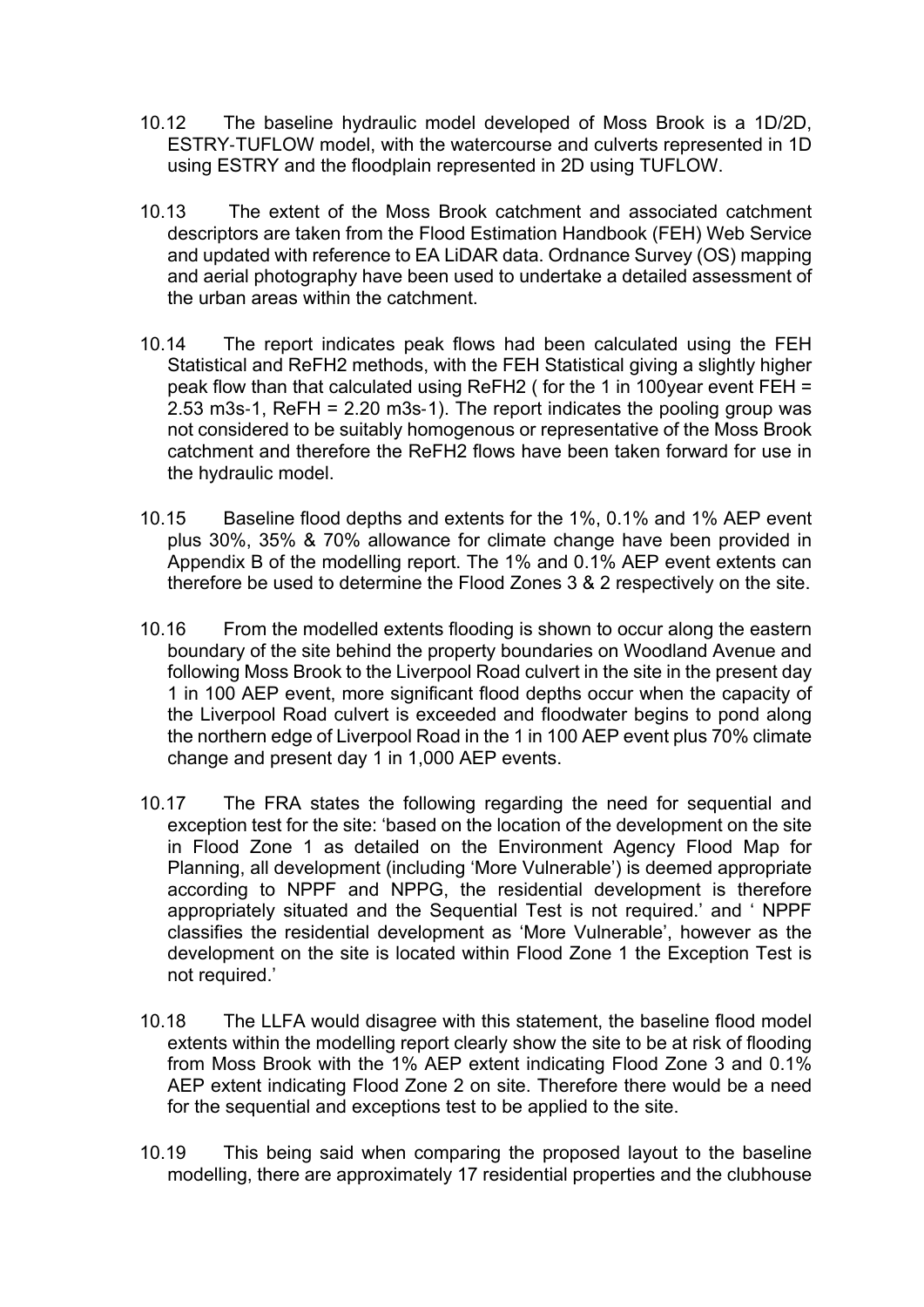which would lie within Flood Zone 2 or 3. This shows efforts have been made to ensure the majority of the 'More Vulnerable' development would be located out of the flood zone, with the exception of the 17 properties to the right of the spine road between the clubhouse and the open section of Moss Brook.

- 10.20 The LLFA would also note in general space has been provided surrounding the open sections of Moss Brook where flood depths would be greatest on site.
- 10.21 Modelling of the proposed scenario has also been undertaken and flood outlines provided.
- 10.22 The modelling report indicates to facilitate the proposed development, it is proposed to divert the open channel of Moss Brook upstream of the development platform into the existing pond, which will be upgraded to provide flood storage. The existing pond outlet culverts will be replaced by a single 525 mm diameter culvert connecting to the diverted channel.
- 10.23 The existing 600 x 600 mm footbridge in the location of the proposed public footpath will be upgraded to provide a clear span bridge and the existing triple barrel 450 mm diameter culverts will be replaced by a 1800 x 1200 mm box culvert in the location of the proposed access road.
- 10.24 The open channel upstream of the public footpath will remain as existing. The remainder of the open channel will be constructed with a 1.5 m bed width to maintain existing low flow regimes and 1 in 3 side slopes where possible. Where insufficient land is available to provide 1 in 3 side slopes, appropriate access arrangements should be put in place and fencing should be erected to discourage entry to the channel.
- 10.25 The LLFA would note these works would require a Watercourse Consent approved by the LLFA and the replacement / development of new structures would require discussion with the structures team within HBC to determine if they would need an AIP to be agreed. Early engagement with these teams would help to ensure smooth delivery of the proposal.
- 10.26 The modelling report indicates online flood storage areas have been incorporated directly upstream of School Road and adjacent to the eastern edge of the residential development platform. A raised bund with a crest level of 17.7 m AOD is provided along the southern edge of the northernmost flood storage area to prevent flooding of Woodland Avenue in up to the 1 in 100 AEP event plus 35% climate change.
- 10.27 The LLFA would suggest these sections be reviewed as the flood storage area mentioned above does not seem to exist on the proposed layouts, or if it is it has not been clearly labelled. The LLFA would also comment the creation of the raised bund would mean there is a residual risk of flooding to the properties on Woodland Avenue and therefore detail of the risk should the bund fail would need to be provided as part of this application.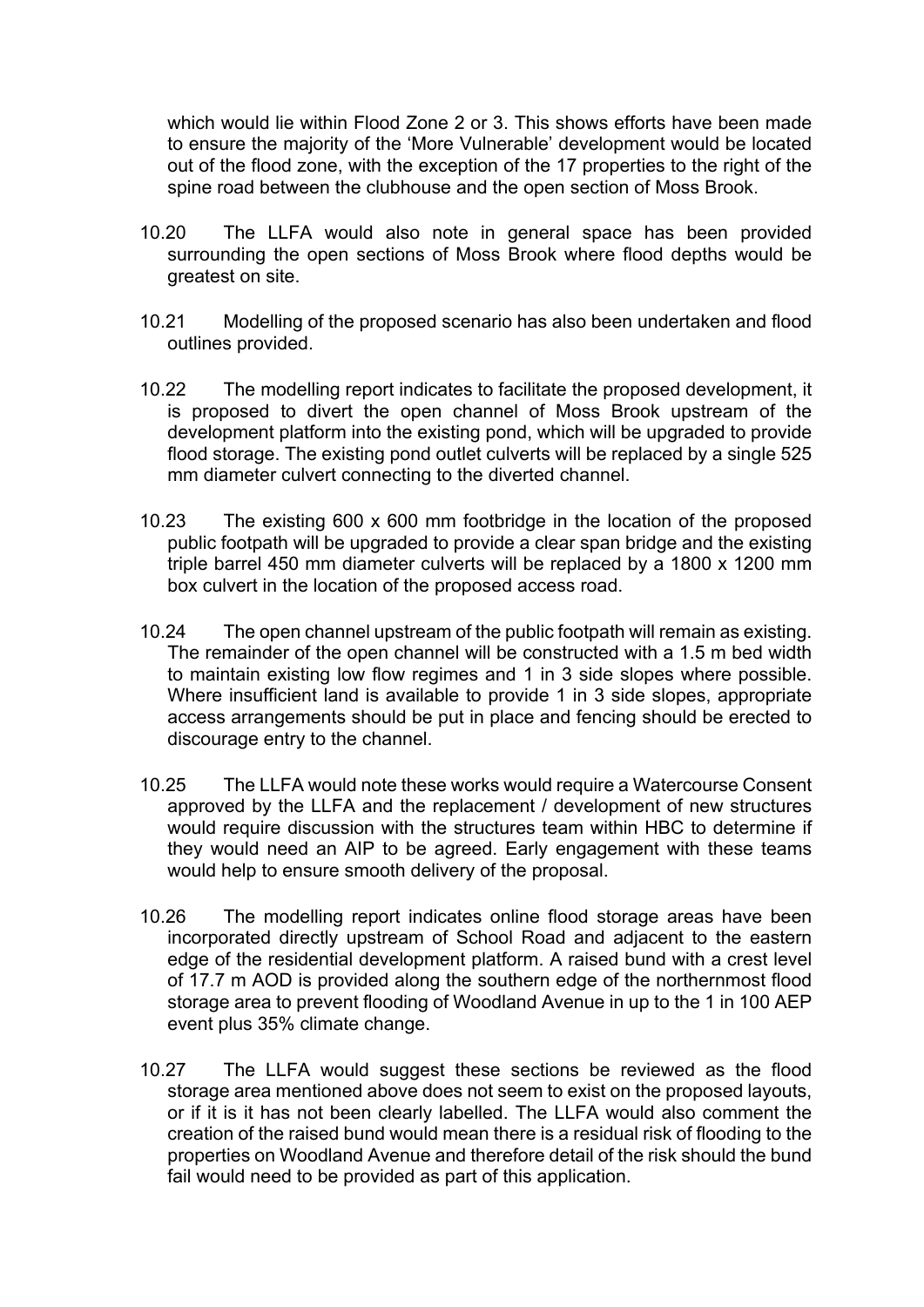- 10.28 It is proposed to raise the residential development platform to prevent flooding in the worst-case scenario (present day 1 in 1,000 AEP) event. The hydraulic model has been used to assess the impact of culvert blockage on the risk of flooding at the site and to inform proposed finished floor levels. The model reports states 'Based upon the modelling, the finished floor levels of the residential dwellings should be raised a minimum of 150 mm above the finished development platform levels. The finished floor levels of the new Club House and ancillary building should be a minimum 18.54 m AOD and 18.61 m AOD respectively to prevent flooding'.
- 10.29 The LLFA would note the EA guidance should be applied to the Finished Floor Levels which states 'floor levels should be a minimum of whichever is higher of: 300 millimetres (mm) above the general ground level of the site or 600mm above the estimated river or sea flood level'. Therefore confirmation that this has been applied would be required to approve the FFL.
- 10.30 The model outputs indicate that off‐site flood risk either reduces or does not change in up to the 1 in 100 AEP event plus 35% climate change.
- 10.31 The LLFA would note the change in flood risk during the 0.1% AEP event has not been provided. Are the above findings still true for the 0.1% AEP event?
- 10.32 With regards to surface water flooding the FRA indicates the EA Surface Water Return depth map shows areas within the site to be affected by surface water run–off in the 1 in 1000-year return period event. The mapping indicates the area around the culvert inlet at Liverpool Road to have flood depths of greater than 1.2m.
- 10.33 The FRA mentions the lowest areas of the site will need to be raised to enable gravity connections to discharge surface water to the watercourse, this would also ensure the residential area will be protected against surface water flooding. Therefore with the inclusion of the land raising and cut-off drain between the residential area and golf course, the site is not considered to be at significant risk of surface water flooding from surrounding areas.
- 10.34 In principle the LLFA would accept this approach, calculations and storage volumes would be required to ensure the cut off drain and attenuation provided as part of the drainage system are appropriately sized prior to planning approval being given.
- 10.35 The FRA indicates the site is not considered to be at risk of flooding from groundwater, sewers or artificial sources.
- 10.36 The drainage strategy for the site is detailed in Section 6 of the FRA. With relation to the drainage hierarchy the strategy indicates, infiltration is not considered suitable for the drainage of the proposed development, based on the clay present under the site. Therefore, the Moss Brook is considered the most practical location for the discharge of surface water from the site in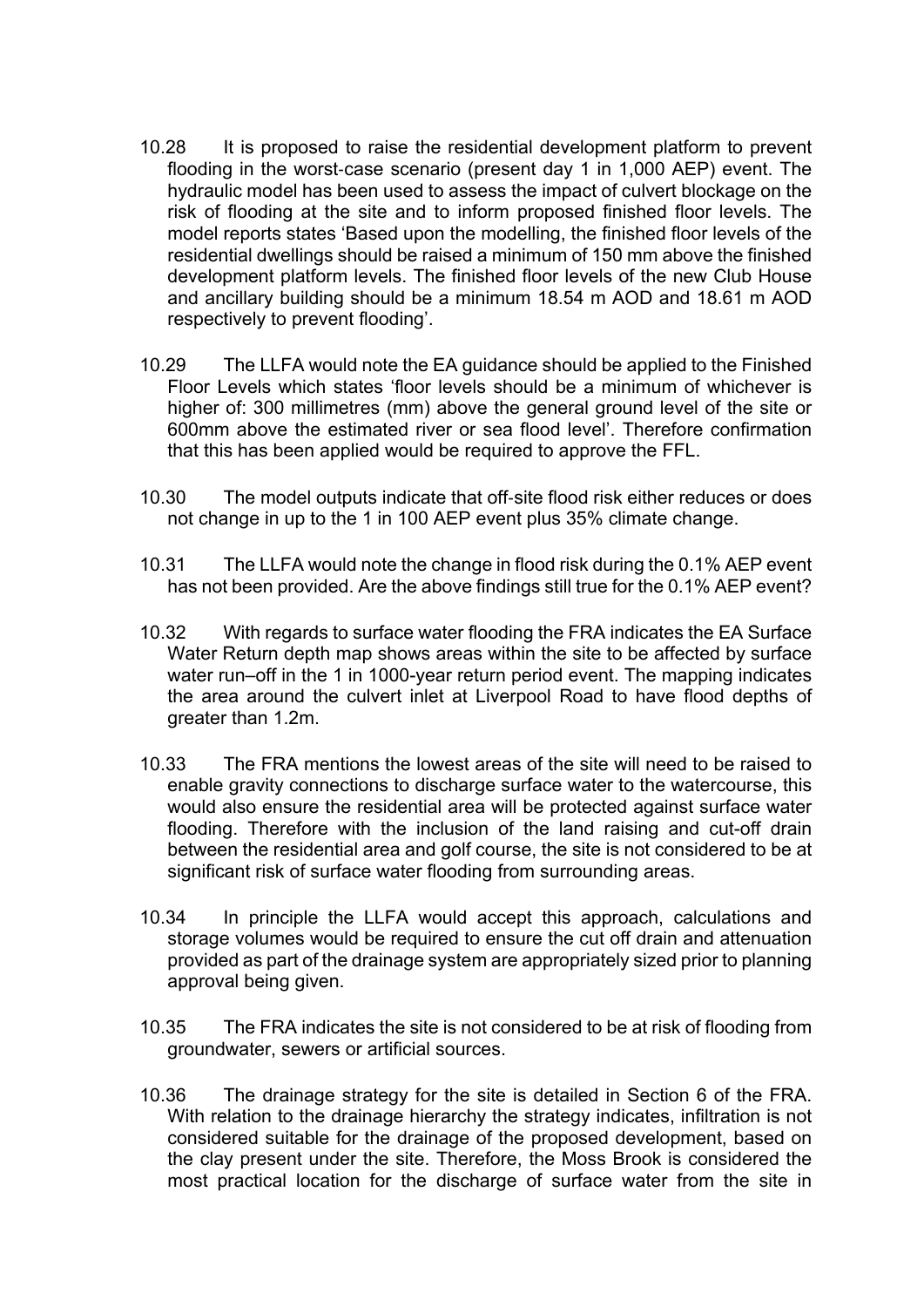accordance with the hierarchy and that the watercourse is at levels that will enable a surface water connection to be made.

- 10.37 The drainage strategy indicates the existing golf clubhouse and car park are connected to the existing 225mm dia. combined sewer in Liverpool Road and the remainder of the site is currently a golf course.
- 10.38 The site is therefore considered greenfield the run-off from the development site have been calculated as 2.8l/s, 5.4l/s and 6.6l/s for the 1, 30 and 100 year return period events for the new clubhouse and car park site and 48.8l/s, 95.2l/s and 116.8l/s for the 1, 30 and 100 year return period events for the residential site.
- 10.39 The drainage strategy states 'flows from the development will be limited to the existing rates'.
- 10.40 The LLFA would agree to these rates being used.
- 10.41 The drainage layout for the proposed development is divided into two distinct systems: one for the residential development and one for the proposed clubhouse and car park.
- 10.42 Within the residential area, attenuation will be provided in the form of surface attenuation basins – both on and off-line, together with underground attenuation in the form of oversized pipes. The underground elements would be offered for adoption under a S104 Agreement with United Utilities; the surface swales and basins will be maintained by the management company responsible for the open spaces within the development. The drainage strategy indicates a full maintenance schedule, in accordance with CIRIA report C753 – The SuDS Manual, will be prepared when the detailed design of the drainage system is undertaken.
- 10.43 The indicative drainage layout for the golf clubhouse and car park will include attenuation in the form of underground cellular storage with a flow control to restrict the discharge to Moss Brook. The system will be private and will be maintained by the golf club during the normal maintenance of the golf course.
- 10.44 The drainage strategy indicates attenuation will be included in the system with flow controls introduced to limit the flows in all events up to and including the 100 year +40% climate change allowance event to the equivalent greenfield rates above. The hydraulic calculations are included in Appendix I of the report and indicate the following:
	- Residential Development
		- West: 39.7l/s, 65l/s and 103.1l/s for the 1, 30 and 100 year + 40% CC.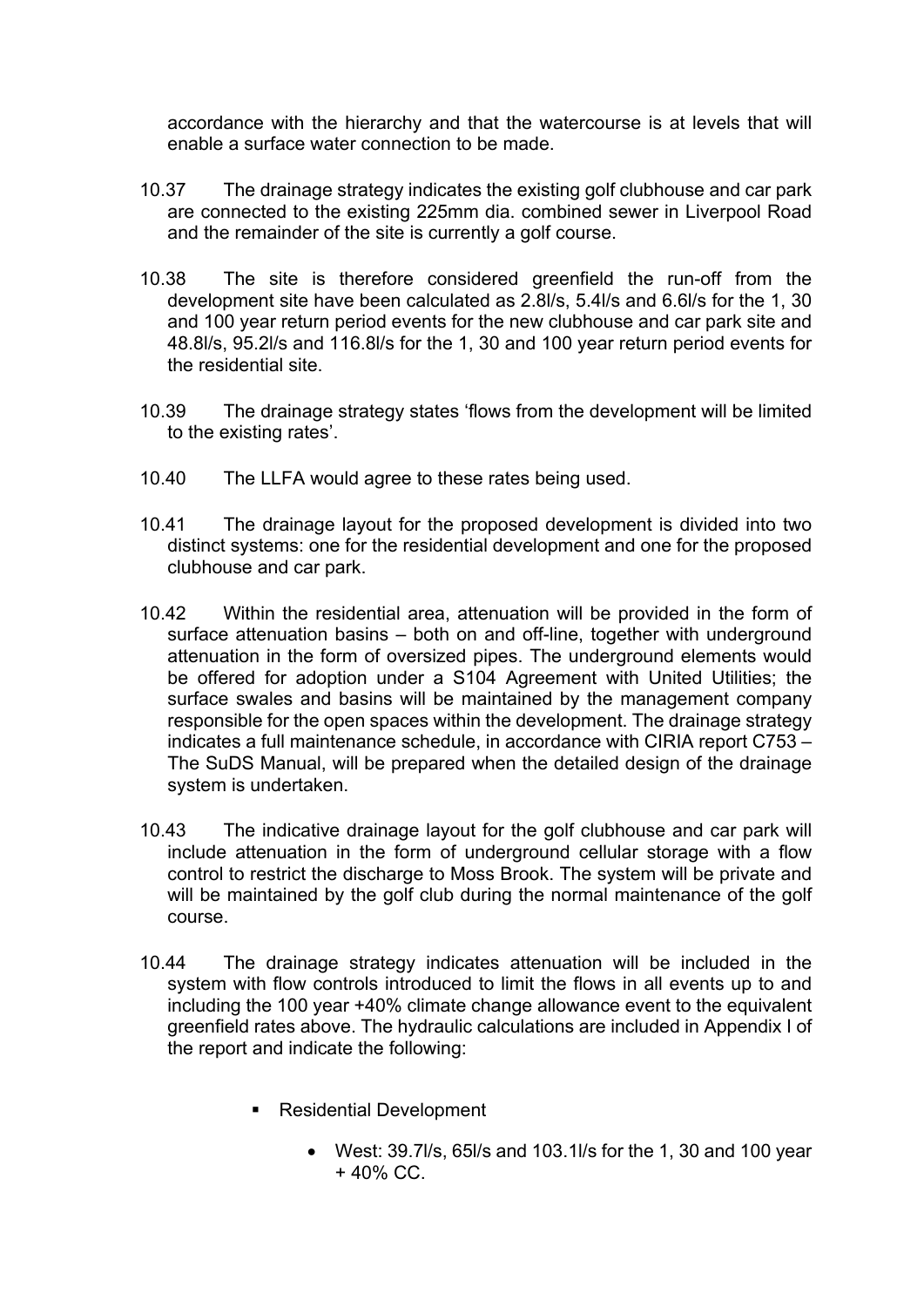- East:  $7.2$ l/s,  $9.2$ l/s and  $12.8$ l/s for the 1, 30 and 100 year + 40% CC.
- Total: 46.9l/s, 74.2l/s and 115.9l/s (Existing flows 48.8l/s, 95.2l/s, 116.8l/s)
- Golf Clubhouse and Car Park
	- $\bullet$  3.6l/s, 4.7l/s and 5.0l/s for the 1, 30 and 100 year + 40% CC. (Existing flows 2.8l/s, 5.4l/s, 6.6l/s)
- 10.45 In principle the LLFA does not foresee any issues with the current proposal however would request the attenuation volumes and storage areas required to achieve these rate be clearly stated either on the drainage layout plans or in the main body of the report prior to approval of the application to ensure the system would be appropriately sized and there is enough space given for attenuation
- 10.46 With regards to any further mitigation measures the proposal would require, the FRA notes 'Proposed levels on the residential development are set to ensure gravity surface water drainage connections can be made to Moss Brook and to ensure the minimum 600mm freeboard is provided to the 100 year + 35% CC event. Between Liverpool Road and the highway access culvert, the maximum flood level is approximately 16.17m (100 year + 35% CC event) and 17.20m (1000year event with culvert blockage). This would ensure a freeboard of approximately 1.73m to FFL and 0.83m to finished road level in the 100 year event + 35% CC event. Further upstream, the flood levels in the retained pond on the golf course are 17.79m and 18.42m respectively; resulting in freeboard of 0.81m to properties and 0.57m and 0.71m to the road levels.
- 10.47 The LLFA would find this approach acceptable and would request the modelled flood levels be provided prior to approval of the application to ensure these calculations have been reviewed by the LLFA.

#### **10.48 FLOOD RISK AND DRAINAGE SUMMARY**

In summary, the LLFA would request the following questions be addressed and information submitted so that the LLFA would be required to review prior to producing formal comments and the application be determined. This information includes:

10.49 The baseline flood model extents within the modelling report clearly show the site to be at risk of flooding from Moss Brook with the 1% AEP extent indicating Flood Zone 3 and 0.1% AEP extent indicating Flood Zone 2 on site. Therefore there would be a need for the sequential and exceptions test to be applied to the site.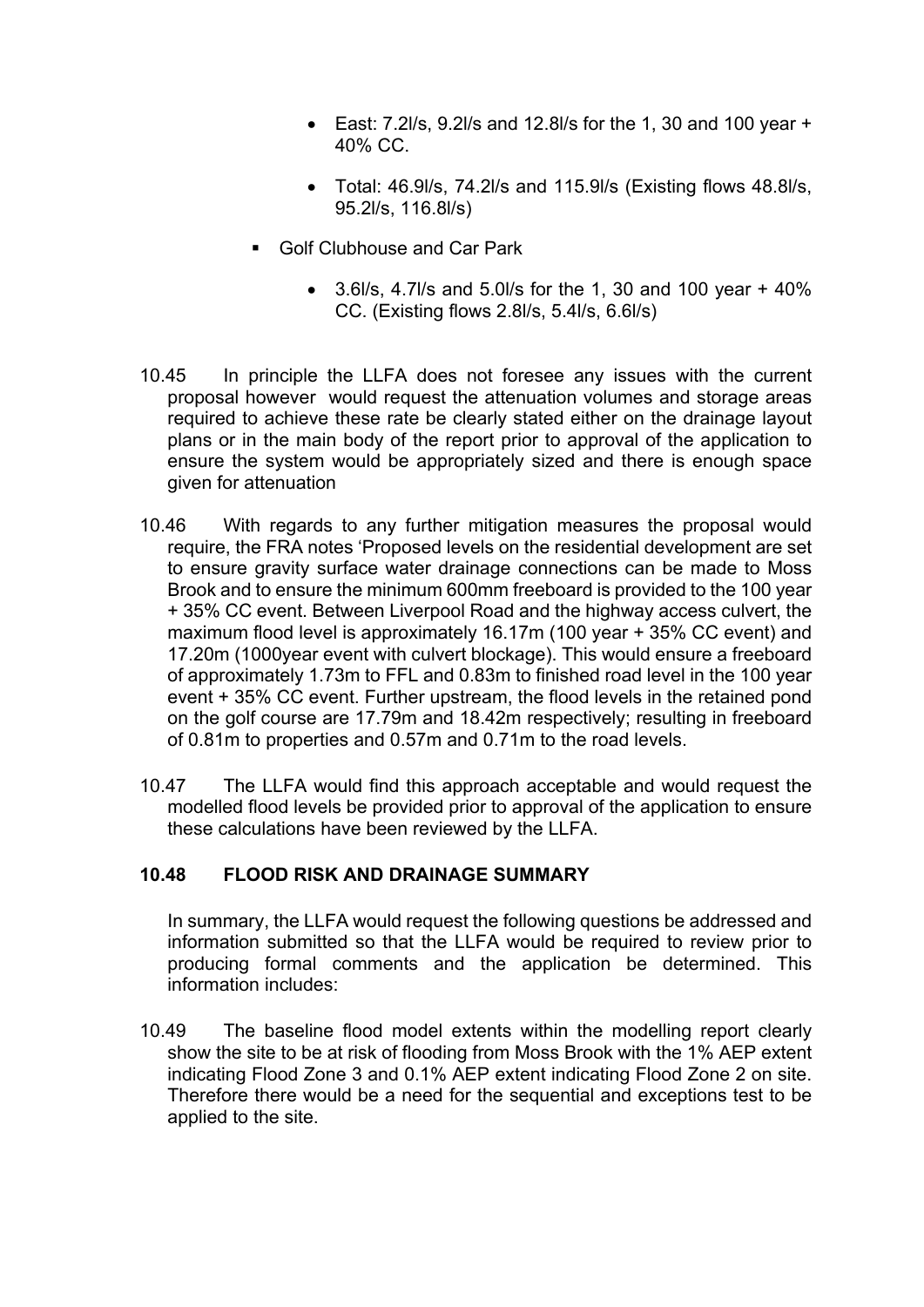- 10.50 The LLFA would suggest the sections referring to flood storage areas be reviewed as the flood storage area mentioned above does not seem to exist on the proposed layouts, or if it is it has not been clearly labelled.
- 10.51 Creation of the raised bund would mean there is a residual risk of flooding to the properties on Woodland Avenue and therefore if this approach is to be taken, the LLFA would require detail of the residual risk to the surrounding properties should the bund fail as part of this application.
- 10.52 EA guidance should be applied to the Finished Floor Levels which states 'floor levels should be a minimum of whichever is higher of: 300 millimetres (mm) above the general ground level of the site or 600mm above the estimated river or sea flood level'. Therefore confirmation that this has been applied would be required to approve the FFL.
- 10.53 It would be beneficial for the applicant to provide several cross sections through Moss Brook with the 1% AEP and the 1% AEP +CC levels indicated for the pre and post development scenario to understand the changes to profile of the Brook and surrounding areas.
- 10.54 The change in flood risk during the 0.1% AEP event has not been provided. Are the above findings still true for the 0.1% AEP event?
- 10.55 Calculations and storage volumes would be required to ensure the cut off drain and attenuation provided as part of the drainage system are appropriately sized prior to planning approval being given.
- 10.56 Attenuation volumes and storage areas required to achieve these rate be clearly stated either on the drainage layout plans or in the main body of the report.

## **10.57 FLOOD RISK AND DRAINAGE CONCLUSION**

The recent further submissions in terms of impact on flood risk and drainage will be considered by Officers and this will remain part of the Council's case should the issues raised have not been addressed.

### **11.POTENTIAL REASON FOR REFUSAL 4 - ARBORICULTURE AND LANDSCAPE MATTERS**

11.1 The arboriculture and landscape matters are yet to be assessed. This review is currently ongoing and Officers will set out the Council's position on these matters in the statement of case on the appeal relating to the nondetermination of application 21/00471/FUL in due course. The previously cited reason for refusal on application 20/00153/FUL will remain part of the Council's case should the issues raised have not been addressed in the latest submission.